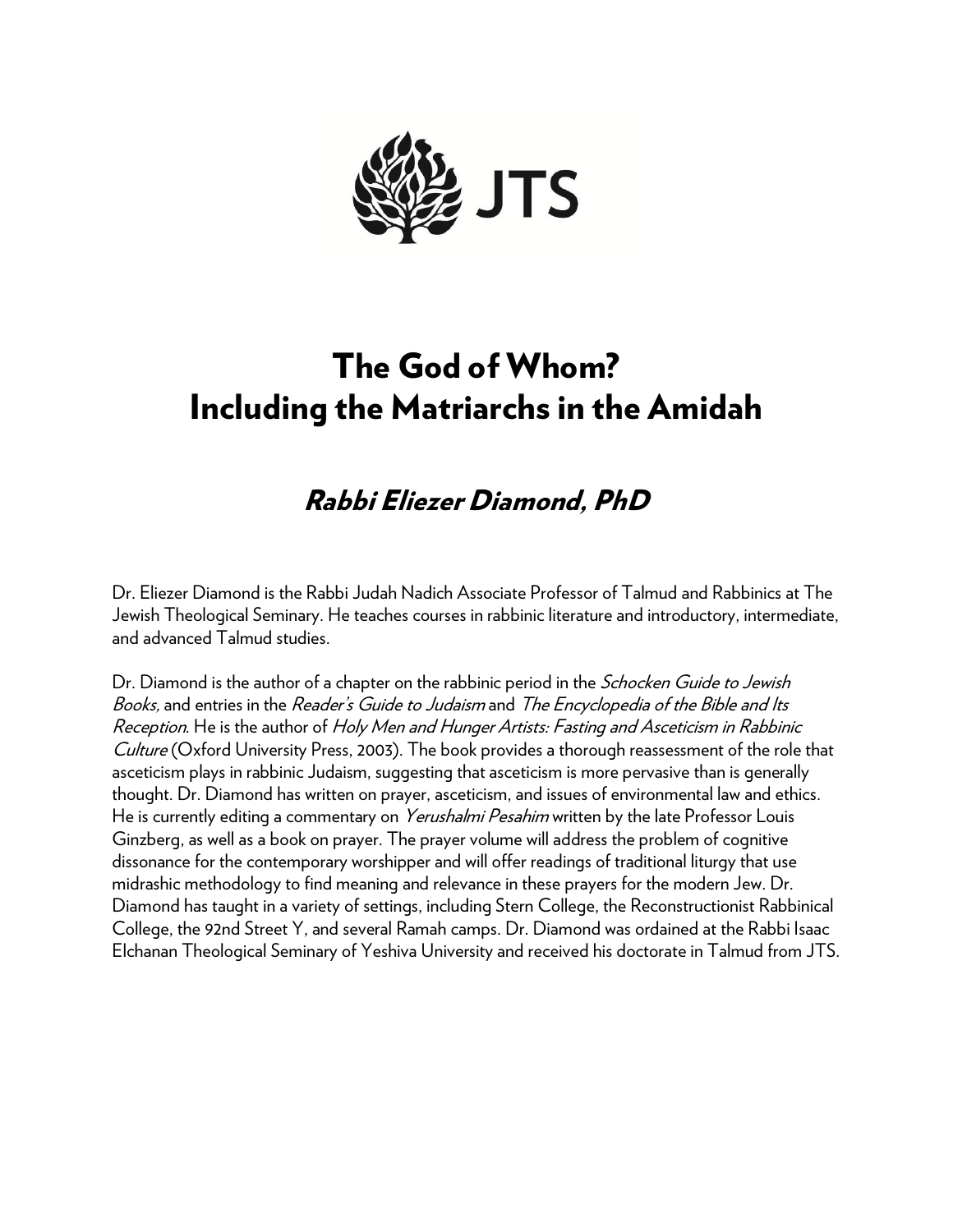#### **A. The traditional text of first** *berakhah* **of the Amidah**

| Blessed are You, Adonai, our God, and      | <b>ַבָּרוּךְ</b> אַתָּה יְהֹןָה אֱלֹהֱינוּ וֵאלֹהֵי אֲבוֹתֵינוּ אֱלֹהֵי |
|--------------------------------------------|-------------------------------------------------------------------------|
| God of our fathers, God of Abraham, God    | אַבְרָהָם אֱלֹהֵי יִצְחָק וֵאלֹהֵי יַעֲקֹב הָאֱל הַגָּדוֹל              |
| of Isaac, and God of Jacob, the Almighty,  | הַגְּבּוֹר וְהַנּוֹרָא אֶל עֵלְיוֹן גּוֹמֶל חֲסָדִים טוֹבִים וִקוֹנֵה   |
| the Great, the Powerful, the Awesome,      | הַכֹּל וְזוֹכֶר חַסְדֵי אָבוֹת וּמֵבִיא גוֹאֵל לְבְנֵי בְנֵיהֵם         |
| most high Almighty, Who bestows            | ֹלְמֵעַן שָׁמוֹ בְּאַהֲבָה :                                            |
| beneficent kindness, Who possesses         |                                                                         |
| everything, Who remembers the piety of     |                                                                         |
| the Patriarchs, and Who brings a           |                                                                         |
| Redeemer to their children's children, for |                                                                         |
| the sake of His Name, with love.           |                                                                         |
|                                            |                                                                         |
| Sovereign, Helper, Deliverer and Shield.   | מֱלֵךְ עוֹזֵר וּמוֹשֵׁיעַ וּמָגֵן: בָּרוּךְ אַתָּה יְהֹוָה מָגֵן        |
| Blessed are You, Adonai, Shield of         | אַבִרהַם                                                                |
| Abraham.                                   |                                                                         |
|                                            |                                                                         |

#### **B. The Avot formula is a citation of a Scriptural phrase that appears in the context of the Exodus narrative**

### 1. Exodus 3:15

| And God said further to Moses, "Thus<br>shall you speak to the Israelites: יהוה, the<br>God of your fathers' [house]—the God of<br>Abraham, the God of Isaac, and the God<br>of Jacob-has sent me to you: | ַוַיֹּאמֶרْ עוֹד אֱלֹהִים אֶל־מֹשָׁה כָּה־תֹאמַרٞ אֶל־בָּנֵי<br>יִשְׂרָאֵל יִקֹןٗק אֱלֹהֵי אֲבֹתֵיכֶם אֱלֹהֵי אַבְרָהָם אֱלֹהֵי<br>יִצְחֶק וֵאלֹהֵי יַעֲקָב שְׁלָחַנִי אֲלֵיכֶם זֶה־שָּׁמָי לְעֹלָם<br>ְוֹזֶה זְכָרֶי לְדָר דְּר: |
|-----------------------------------------------------------------------------------------------------------------------------------------------------------------------------------------------------------|-----------------------------------------------------------------------------------------------------------------------------------------------------------------------------------------------------------------------------------|
|                                                                                                                                                                                                           |                                                                                                                                                                                                                                   |
| This shall be My name forever,<br>This My appellation for all eternity.                                                                                                                                   |                                                                                                                                                                                                                                   |
|                                                                                                                                                                                                           |                                                                                                                                                                                                                                   |

## 2. Exodus 4:5

| that they may believe that יהוה, the God                                           | ַלְמַעַן יַאֲמִינוּ כִּי־נִרְאֶה אֵלֶיךָ יְהֹוֶה אֱלֹהֵי אֲבֹתֶם |
|------------------------------------------------------------------------------------|------------------------------------------------------------------|
| of their ancestors, the God of Abraham,<br>the God of Isaac, and the God of Jacob, | ּאֱלֹהֵי אַבְרָהֶם אֱלֹהֵי יִצְחֶק וֵאלֹהֵי <u>י</u> עֲקֹב:      |
| did appear to you.                                                                 |                                                                  |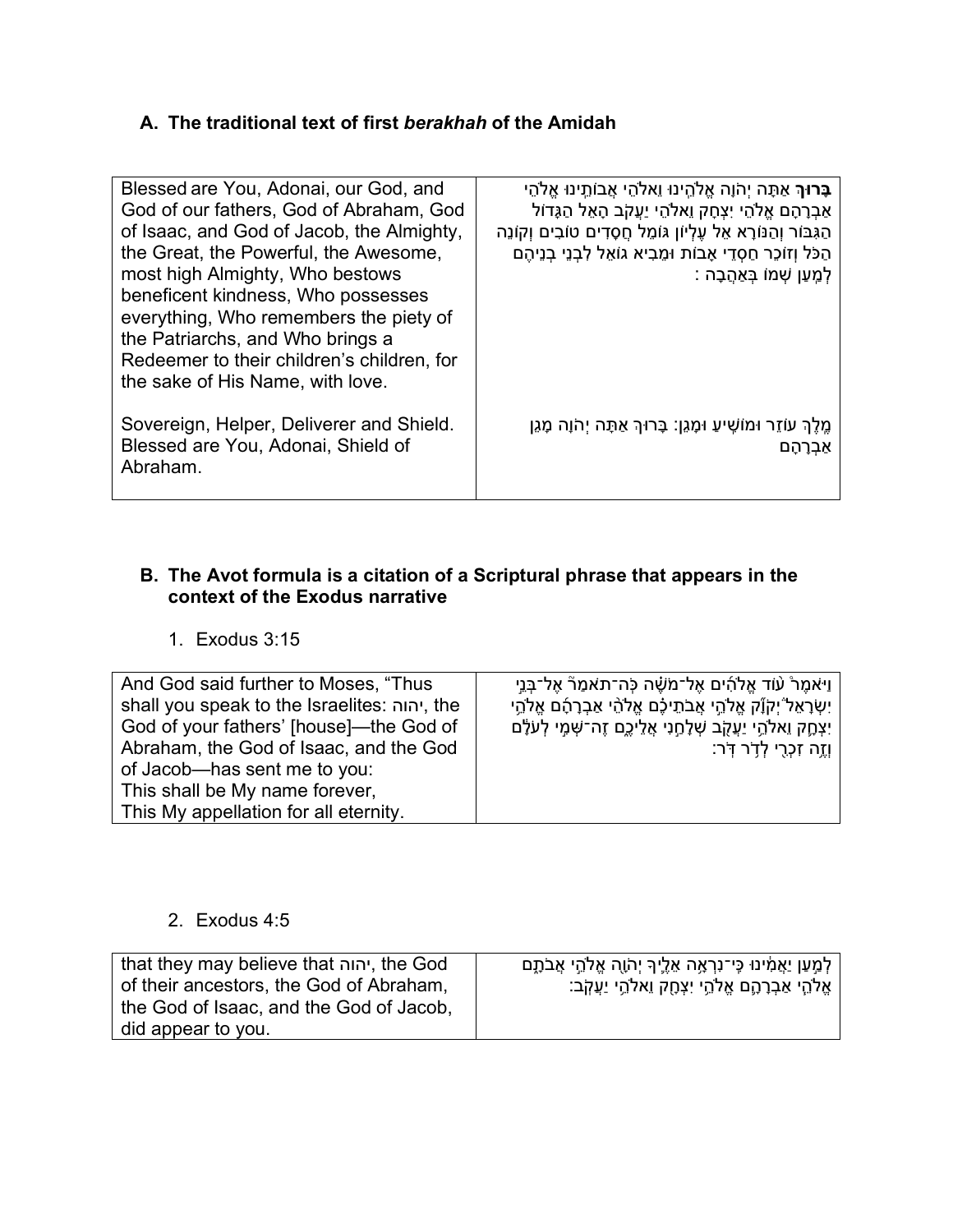### **C. The inclusion of the Patriarchs is rooted in the concept of** *zekhut Avot***, the merit of the Patriarchs**

1. Exodus 2:23-25

| A long time after that, the king of Egypt died.<br>The Israelites were groaning under the<br>bondage and cried out; and their cry for help<br>from the bondage rose up to God. | וַיִהִיْ בַיָּמִים הֶרַבִּים הָהֶם וַיָּמָת <sup>ָ</sup> מֵלֶךְ מִצְרַיִם<br>וַיֵּאָנְחָוּ בְנֵי־יִשְׂרָאֱל מִן־הָעֲבֹדֶה וַיִּזְעֶקוּ וַתַּעַל<br>ֹשׁוְעָתֶם אֶל־הָאֱלֹהִים מִן־הָעֲבֹדֱה: |
|--------------------------------------------------------------------------------------------------------------------------------------------------------------------------------|---------------------------------------------------------------------------------------------------------------------------------------------------------------------------------------------|
| God heard their moaning, and God<br>remembered the covenant with Abraham and<br>Isaac and Jacob.                                                                               | וַיִּשְׁמַע אֱלֹהִים אֶת־נַאֲקָתֶם וַיִּזְכָּר אֱלֹהִים אֶת־<br>ְבִּרִיתוֹ אֶת־אַבְרָהֶם אֶת־יִצְחֶק וְאֱת־יַעֲקֹב:<br>ּוַיִּרָא אֱלֹהִים אֶת־בְּנֵי יִשְׂרָאֱל וַיָּדַע אֱלֹהִים:          |
| God looked upon the Israelites, and God<br>took notice of them.                                                                                                                |                                                                                                                                                                                             |

### 2. Jerusalem Talmud, Chapter 1 Halakhah 1

| This is what is stated in Scripture:                                                                                                                                                | הדא ה"ד:                                                                                               |
|-------------------------------------------------------------------------------------------------------------------------------------------------------------------------------------|--------------------------------------------------------------------------------------------------------|
| "A long time after that, the king of Egypt died.<br>The Israelites were groaning under the<br>bondage and cried out" (Exodus 2, 23) -<br>because of the adversity that befell them. | ויהי בימים הרבים ההם וימת מלך מצרים"<br>ויאנחו בני ישראל מן העבודה ויזעקו" (שמות<br>ב, כג) – מתוך צרה. |
| "God heard their moaning" (loc. cit., v. 24) -                                                                                                                                      | וישמע אלהים את נאקתם" (שם כד) – מתוך"                                                                  |
| because of their cries.                                                                                                                                                             | צווחה.                                                                                                 |
| "And God remembered the covenant with                                                                                                                                               | ויזכור אלהים את בריתו [את אברהם את"                                                                    |
| Abraham and Isaac and Jacob" (loc. cit.) $-$                                                                                                                                        | יצחק ואת יעקב]" (שם) – מתוך זכות אבות.                                                                 |
| because of the merit of the Patriarchs.                                                                                                                                             | – וירא אלהים את בני ישראל" (שם כה)                                                                     |
| "God looked upon the Israelites" (loc. cit., v.                                                                                                                                     | מתוך תשובה.                                                                                            |
| $25$ ) – because they repented.                                                                                                                                                     | וידע אלהים" (שם) – מתוך הקץ."                                                                          |
| "And God took notice of them" (loc. cit.) $-$<br>because the end time [=the time for liberation]<br>had come.                                                                       |                                                                                                        |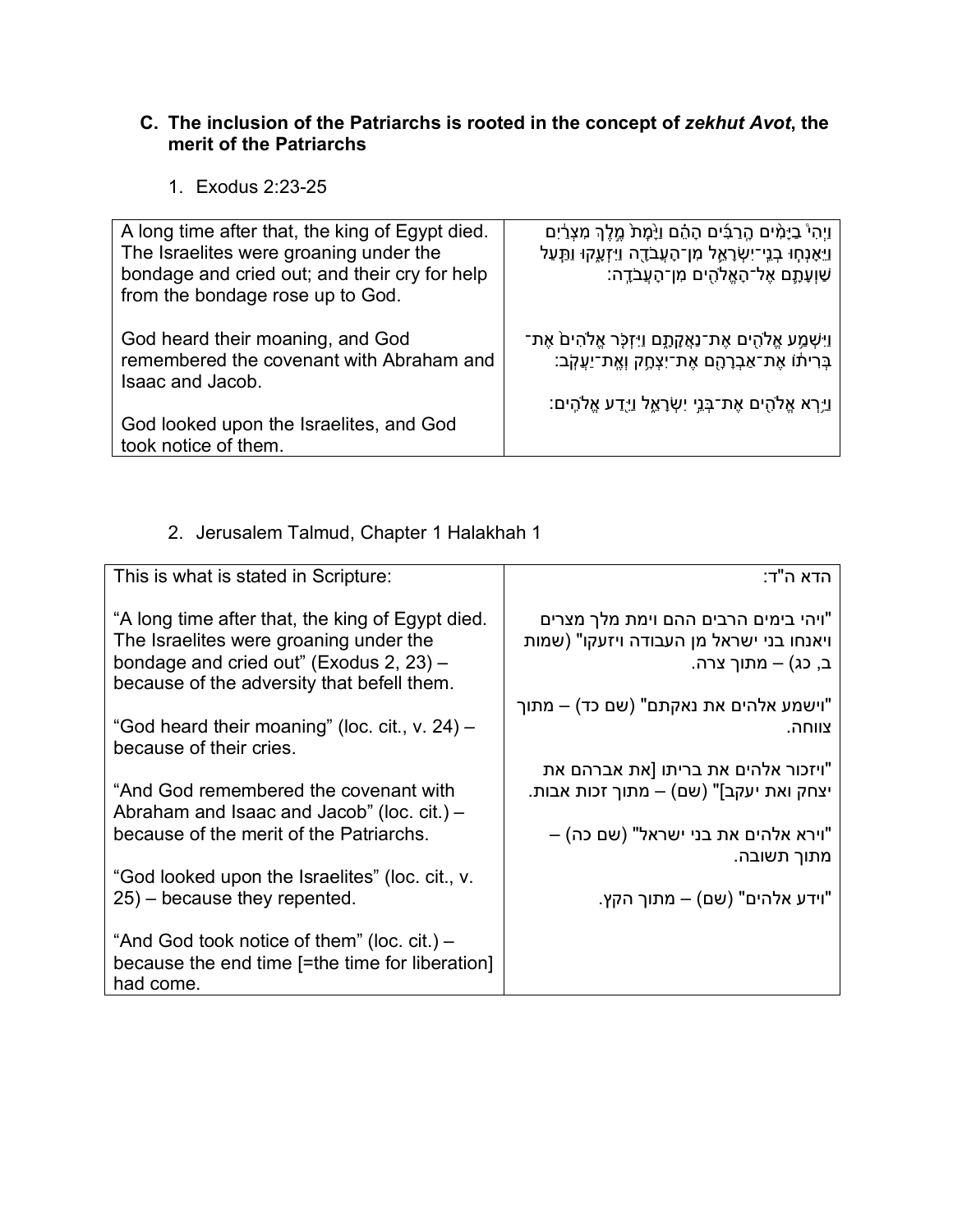3. Leviticus Rabbah, Ch. 29

| So, too, the Holy Blessed One said to Israel:    | כך אמר הקדוש ברוך הוא לישראל בני אם    |
|--------------------------------------------------|----------------------------------------|
| "My children: If you seek to prevail before me   | אתם מבקשים לזכות לפני בדין ביום הזה    |
| jin judgment, declare before me the              | תהיו מזכירין זכות אבות ואתם זוכין לפני |
| merit of the Patriarchs [זכות אבות] and you will | ו בדיו.                                |
| prevail before me in judgment."                  |                                        |

#### **D. The concept of** *zekhut Imahot***, the merit of the Matriarchs, also appears in rabbinic literature**

1. Song of Songs 2:9

| My beloved is like a gazelle     | ּדּוֹמֶה דוֹדִי לִצְבִ֫י אָוֹ לְעְפֶר הֶאַיָּלֵים הִנֵּה־זֶה |
|----------------------------------|--------------------------------------------------------------|
| Or like a young stag.            | עומֶד אַחֲר כָּתָלֵינוּ מַשְׁגִּיחַ מִן־הַחַלֹּנוֹת מֵצִיץ   |
| There he stands behind our wall, | מִן־הַחֲרַכֶּים:                                             |
| Gazing through the window,       |                                                              |
| Peering through the lattice.     |                                                              |
|                                  |                                                              |

#### 2. Song of Songs Rabbah Ch. 2

| "Gazing through the window" – this refers to   | ן "משגיח מן החלונות", זו זכות אבות, "מציץ |
|------------------------------------------------|-------------------------------------------|
| the merit of the Patriarchs; "Peering through  | מן החרכים", זו זכות אמהות.                |
| the lattice" – this refers to the merit of the |                                           |
| Matriarchs.                                    |                                           |

## 3. Exodus 12:13

| And the blood on the houses where you are       | וְהָיָהْ הַדָּם לָכֶۢם לְאֹת עֵל הַבָּתִּים אֲשֶׁר אַתֱם         |
|-------------------------------------------------|------------------------------------------------------------------|
| staying shall be a sign for you: when I see     | ֹשָׁם וְרָאִיתִי אֶת־הַדָּם וּפָסַחְתָּי עֲלֵכֶם וְלְאֹ־ יֶהְיֶה |
| the blood I will protect you, so that no plague | ָבָכֵם נֵׂגֶףׂ לְמַשְׁחָׁית בְּהַכֹּתֶי בְּאֱרֶץ מִצְרֶיִם:      |
| will destroy you when I strike the land of      |                                                                  |
| Egypt.                                          |                                                                  |

4. Song of Songs 2:8

| Hark! My beloved!       | ַקוֹל דּוֹדִי הִנֵּה־זֶה בֶּא מִדַלֵּגֹ עַל־הֶהָרִים מִקַפֵּץ עַל־ |
|-------------------------|--------------------------------------------------------------------|
| There he comes,         | הַגְּבַעְוֹת:                                                      |
| Leaping over mountains, |                                                                    |
| Bounding over hills.    |                                                                    |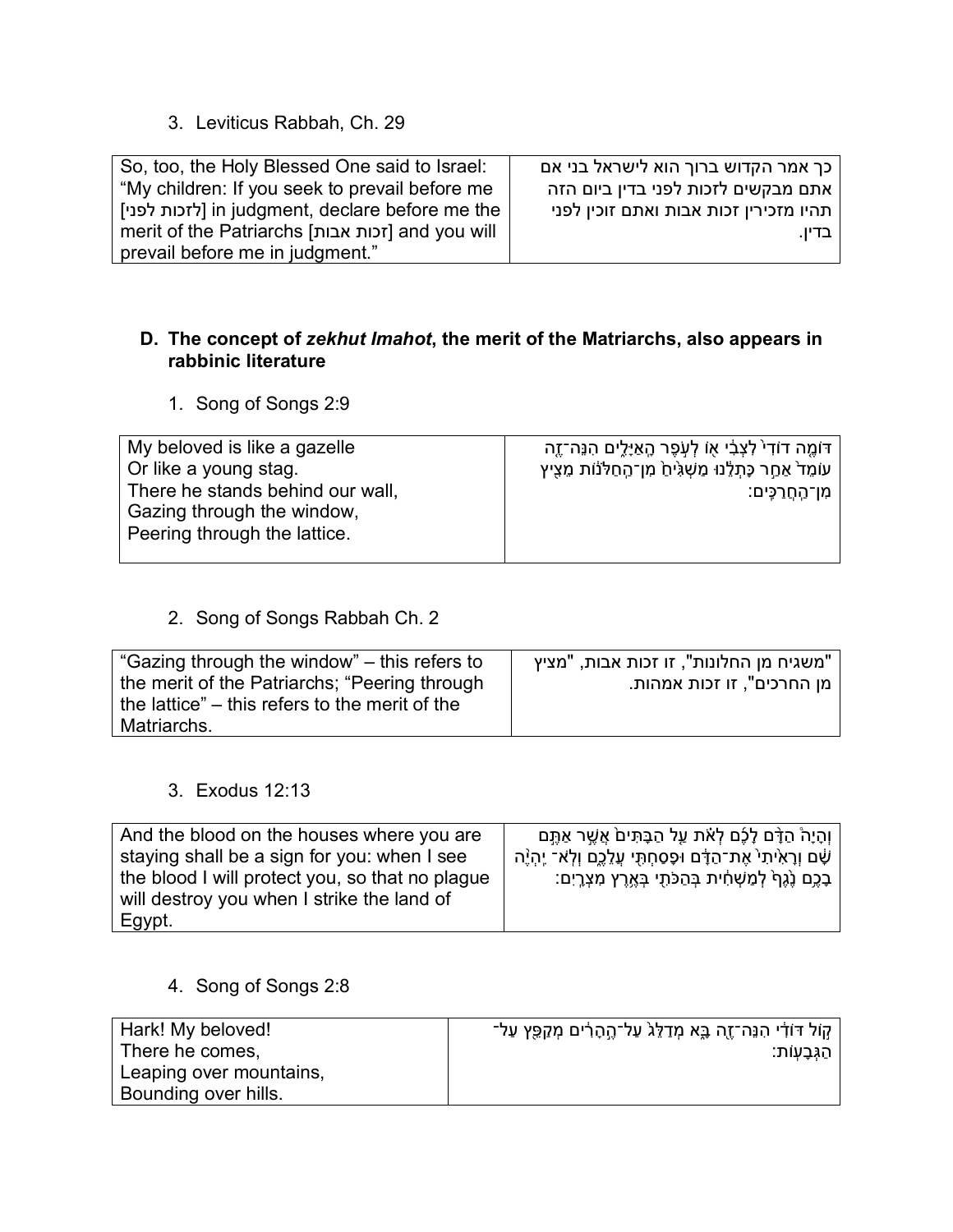5. Midrash Sekhel Tov, Exodus, Ch. 12

| ופסחתי עליכם                                                                                                                                                                                                                                                                                                                                                                                                                                                                                                                                                                                                                                                                                      | "ופסחתי עליכם"                                                                                                                                                                                                                                                                 |
|---------------------------------------------------------------------------------------------------------------------------------------------------------------------------------------------------------------------------------------------------------------------------------------------------------------------------------------------------------------------------------------------------------------------------------------------------------------------------------------------------------------------------------------------------------------------------------------------------------------------------------------------------------------------------------------------------|--------------------------------------------------------------------------------------------------------------------------------------------------------------------------------------------------------------------------------------------------------------------------------|
| R. Josiah says: Do not read ווא I', "I will<br>protect you", but rather ופסעתי, "I will step<br>over you". This teaches us that the Word of<br>the Holy One, the Spirit of God, leaped over<br>the houses of our ancestors in Egypt. And<br>thus Scripture states: "Leaping over the<br>mountains" (Song of Songs $2, 8$ ) – in the<br>merit of the Patriarchs who are compared<br>the mountains of old [based on a midrashic<br>interpretation of Deuteronomy 33, 15];<br>"Bounding over hills" (loc. cit.) – in the merit<br>of the Matriarchs, who are compared to the<br>hills immemorial [based on a midrashic<br>interpretation of a different phrase in the<br>same verse in Deuteronomy]. | ר' יאשיה אמר אל תקרי ופסחתי אלא<br>ופסעתי, מלמד שהיה דבר הקודש רוח<br>אלהים חיים מדלג על בתי אבותינו במצרים,<br>בזכות האבות והאימהות, וכה"א "מדלג על<br>ההרים" (שה"ש ב ח); על זכות האבות<br>שנמשלו בהררי קדם: "מקפץ על הגבעות"<br>(שם שם). בזכות אימהות שנמשלו בגבעות<br>עולם. |

- **E. The inclusion of the Avot in the first** *berakhah* **of the Amidah is based on the midrashic tradition that they were the first to pray Shaharit, Minha, and Ma'ariv; according to one tradition, they were the ones who instituted these prayers**
	- 1. Babylonian Talmud Berakhot 26b

| It was stated: Rabbi Yose, son of Rabbi  | אִיתְּמַר ,רַבִּי יוֹסֵי בְּרַבִּי חֲנִינָא אָמַר: תְּפִלּוֹת אָבוֹת |
|------------------------------------------|----------------------------------------------------------------------|
| Hanina, said: the prayers [i.e., the     | תִּקְנוּם .רַבִּי יְהוֹשָׁעַ בֵּן לֵוִי אָמַר: תִּפְלּוֹת כְּנֵגֶד   |
| Amidot of Shaharit, Minha, and Ma'ariv]  | תִּמִידִין תִּקְנוּם.                                                |
| were instituted by the Patriarchs.       |                                                                      |
| Rabbi Yehoshua ben Levi said: the        |                                                                      |
| prayers were instituted to correspond to |                                                                      |
| the daily offerings.                     |                                                                      |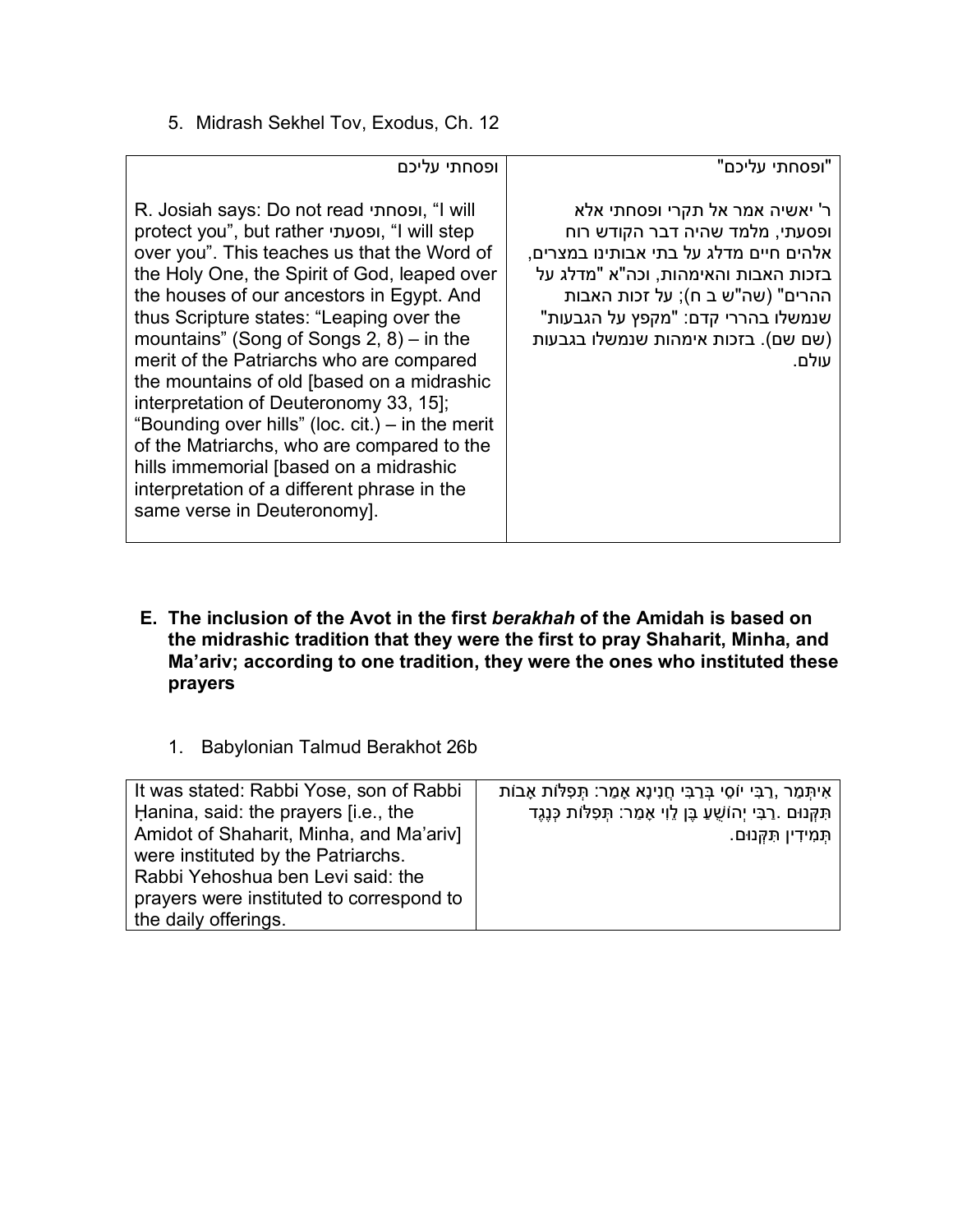#### **F. Our sages present Hannah as a model for how the Amidah should be prayed**

1. Samuel 1:10-17

| In her wretchedness, she prayed to the<br>LORD, weeping all the while. | (י) וְהִיא מֶרַת נֶפֶשׁ וַתְּתְפַלֵּל עַל־יְקֹוֶק וּבָכָה)<br>ּתִבְכֵּה:                                                        |
|------------------------------------------------------------------------|---------------------------------------------------------------------------------------------------------------------------------|
|                                                                        | (יא) וַתָּדֹּר נֶדֶר וַתּאמַר יִקֹנְק צְבָאוֹת אִם־רָאָה)                                                                       |
| And she made this vow: "O LORD of Hosts, if                            | ֹתָרְאֱהּا בָּעֱנֵי אֲמָתֶ֫ךָּ וּזְכַרְתַּׂנָי וְלָא־תִשְׁכֵּח אֶת־                                                             |
| You will look upon the suffering of Your                               | אֲמָתֶךְ וְנָתַתָּה לַאֲמָתְךָ זֶרַע אֲנָשֶׁים וּנְתַתֵּיו                                                                      |
| maidservant and will remember me and not                               | ַלִיקֹוָק <sup>ָ</sup> כָּל־יְמֵי חַיָּיו וּמוֹרֶה לֹא־יַעֲלֶה עַל־רֹאשָׂוֹ:                                                    |
| forget Your maidservant, and if You will grant                         | (יב) וְהָיָהֹ כֵּי הִרְבָּתָר לְהָתְפַלֵּל לְפָנֵי יִקְוֶק וְעֵלֵי                                                              |
| Your maidservant a male child, I will dedicate                         | ֿשׂמֵר אֶת־פֵּיהָ:                                                                                                              |
| him to the LORD for all the days of his life;                          | (יג) וְחַנָּה הָיא מְדַבֱרֵת עַל־לְבָּהּ רֵק שְׂפָתֵיהָ                                                                         |
| and no razor shall ever touch his head."                               | ֶנְעֹוֹת וְקוֹלֶהּ לְא יִשָּׁמֵעַ וַיַּחְשָׁבֵהָ עֵלֵי לְשָׁכֹּרֶה:                                                             |
|                                                                        | יד) וַיָּאמֶר אֶלֶיהָ עֵלִי עַד־מֶתַי תִּשְׁתַּכְרֶין)                                                                          |
| As she kept on praying before the LORD, Eli                            | ֹהָסִירִי אֶת־יֵיְנֵךְ מֵעָלֵיִךְ:                                                                                              |
| watched her mouth.                                                     | ֿ(טו) וַתַּֿעַן חַנֶּה וַתֹּאמֶרֹ לְא אֲדֹנִי אִשֶׁה קְשַׁת<br>ּרֹוּחַ אָנֹכִי וַיַיִן וְשֶׁכָר לְא שָׁתֵיתִי וָאֱשִׁפְּךָ אֶת־ |
| Now Hannah was praying in her heart; only                              | ַנַפְשֶׁי לִפְנֵי יְקָוֶק:                                                                                                      |
| her lips moved, but her voice could not be                             | ַ (טז) אַל־תָּתֵן אֶת־אֲמֶתְךָ לְפָנֵיְ בַּת־בִלְיֶעַל כֶּי־                                                                    |
| heard. Therefore, Eli thought she was drunk.                           | ְמֵרָב שִׂיחֶי וְכַעְסֵי דְּבֵּרְתִּי עַד־הֱנָּה:                                                                               |
|                                                                        | יז) וַיְעַן עֵלֶי וַיָּאמֶר לְכָי לְשָׁלֵוֹם וֵאלֹהֵי יִשְׂרָאֵל                                                                |
| Eli said to her, "How long will you make a                             | ְיִתֵּן אֶת־שֵׁלְתֶׁךָ אֲשֵׁר שָׁאַלְתָּ מֵעְמָּוֹ:                                                                             |
| drunken spectacle of yourself?"                                        |                                                                                                                                 |
|                                                                        |                                                                                                                                 |
| And Hannah replied, "Oh no, my lord! I am a                            |                                                                                                                                 |
| very unhappy woman. I have drunk no wine                               |                                                                                                                                 |
| or other strong drink, but I have been pouring                         |                                                                                                                                 |
| out my heart to the LORD.                                              |                                                                                                                                 |
| Do not take your maidservant for a worthless                           |                                                                                                                                 |
| woman; I have only been speaking all this                              |                                                                                                                                 |
| time out of my great anguish and distress."                            |                                                                                                                                 |
|                                                                        |                                                                                                                                 |
| "Then go in peace," said Eli, "and may the                             |                                                                                                                                 |
| God of Israel grant you what you have asked                            |                                                                                                                                 |
| of Him."                                                               |                                                                                                                                 |
|                                                                        |                                                                                                                                 |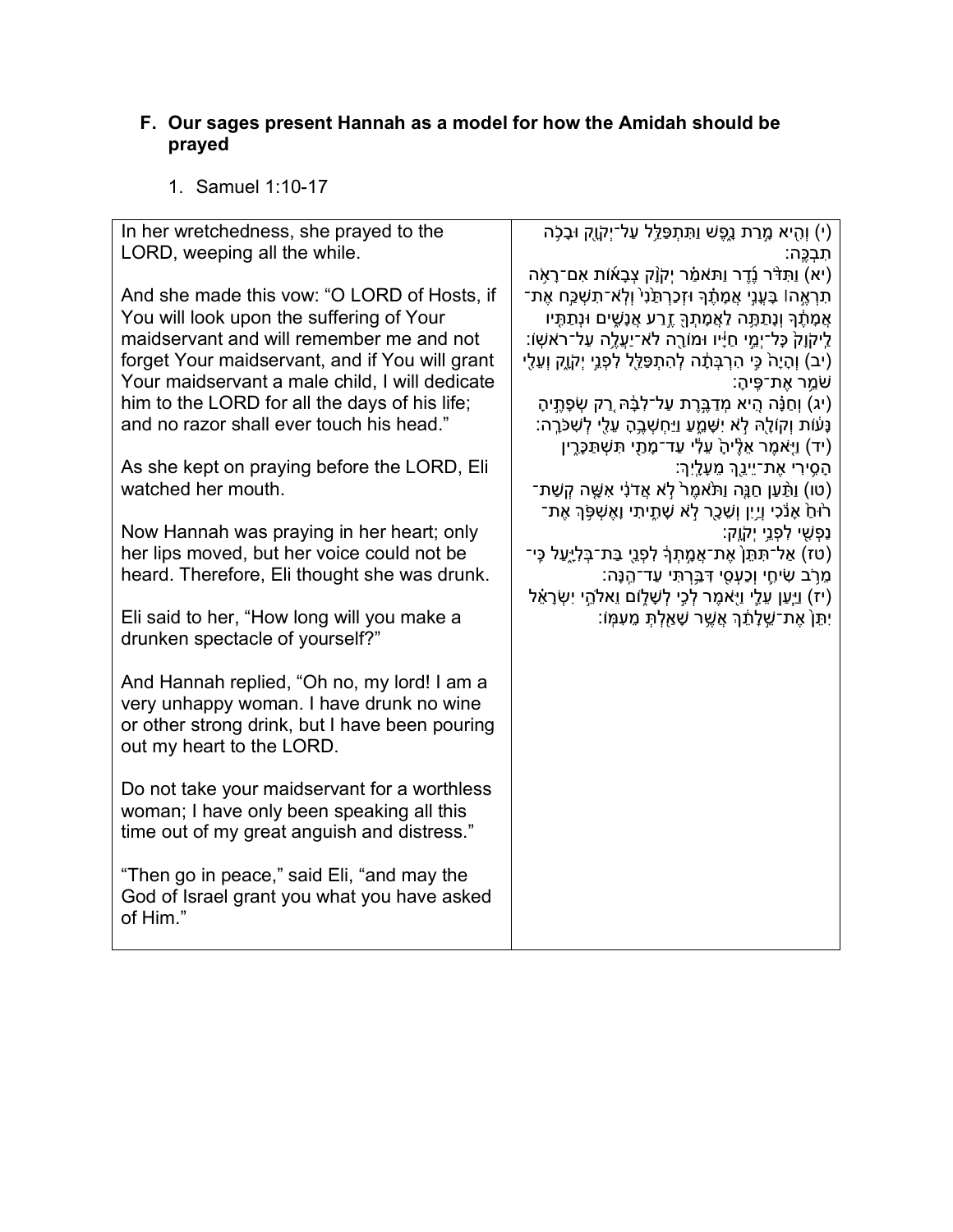2. Babylonian Talmud Berakhot 31a

| Rav Hamnuna said: How many significant          | אָמַר רַב הַמְנוּנָא :כַּמָּה הָלְכְתָא גִּבָּרָוּוֹתָא       |
|-------------------------------------------------|---------------------------------------------------------------|
| halakhot can be derived from these verses of    | אִיכָּא לְמִשְׁמַע מֶהָנֵי קִרָאֵי דְחַנָּה .״וְחַנָּה        |
| the prayer of Hannah! As it says: "And Hannah   | הִיא מִדַבֵּרֵת עַל לְבָּהּ״ — מִכָּאן לַמְּתִפַּלֵּל         |
| spoke in her heart, only her lips moved and her | צְרִיךְ שֶׁיְכָוֵין לְבּוֹ. ״רַק שְׂפָתֶיהָ נָּעוֹת״          |
| voice could not be heard, so Eli thought her to | מִכָּאן לַמְתִפַּלֵּל שֶׁיַּחָתּוֹךְ בִּשְׂפָתָיו. ״וְקוֹלָהּ |
| be drunk" (I Samuel 1:13). The Gemara           | לֹא יִשָּׁמֵעַ״ — מִכָּאן שֶׁאָסוּר לְהַגְבִּיהַ קוֹלוֹ       |
| elaborates: From that which is stated here:     | בִּתְפְלָתוֹ.                                                 |
| "And Hannah spoke in her heart," the            |                                                               |
| halakha that one who prays must focus his       |                                                               |
| heart on his prayer is derived. And from that   |                                                               |
| which is stated here: "Only her lips moved,"    |                                                               |
| the <i>halakha</i> that one who prays must      |                                                               |
| enunciate the words with his lips, not only     |                                                               |
| contemplate them in his heart, is derived. From |                                                               |
| that which is written here: "And her voice      |                                                               |
| could not be heard," the halakha that one is    |                                                               |
| forbidden to raise his voice in his Amidah      |                                                               |
| <b>prayer</b> as it must be recited silently.   |                                                               |

- **G. A proposal for an** *Imahot* **formula to be recited as part of the Amidah; composed by Rabbi Dr. Eliezer Diamond with help from Rabbi Julia Andelman**
	- 1. The formula (to be added immediately after the Avot):

| [God who]                      |            |
|--------------------------------|------------|
| rejuvenates Sarah;             | מעדן שרה   |
| responds to Rivkah's petition; | נדרש לרבקה |
| brings comfort to Rachel;      | מנחם רחל   |
| and expresses love for Leah.   | ואוהב לאה  |
|                                |            |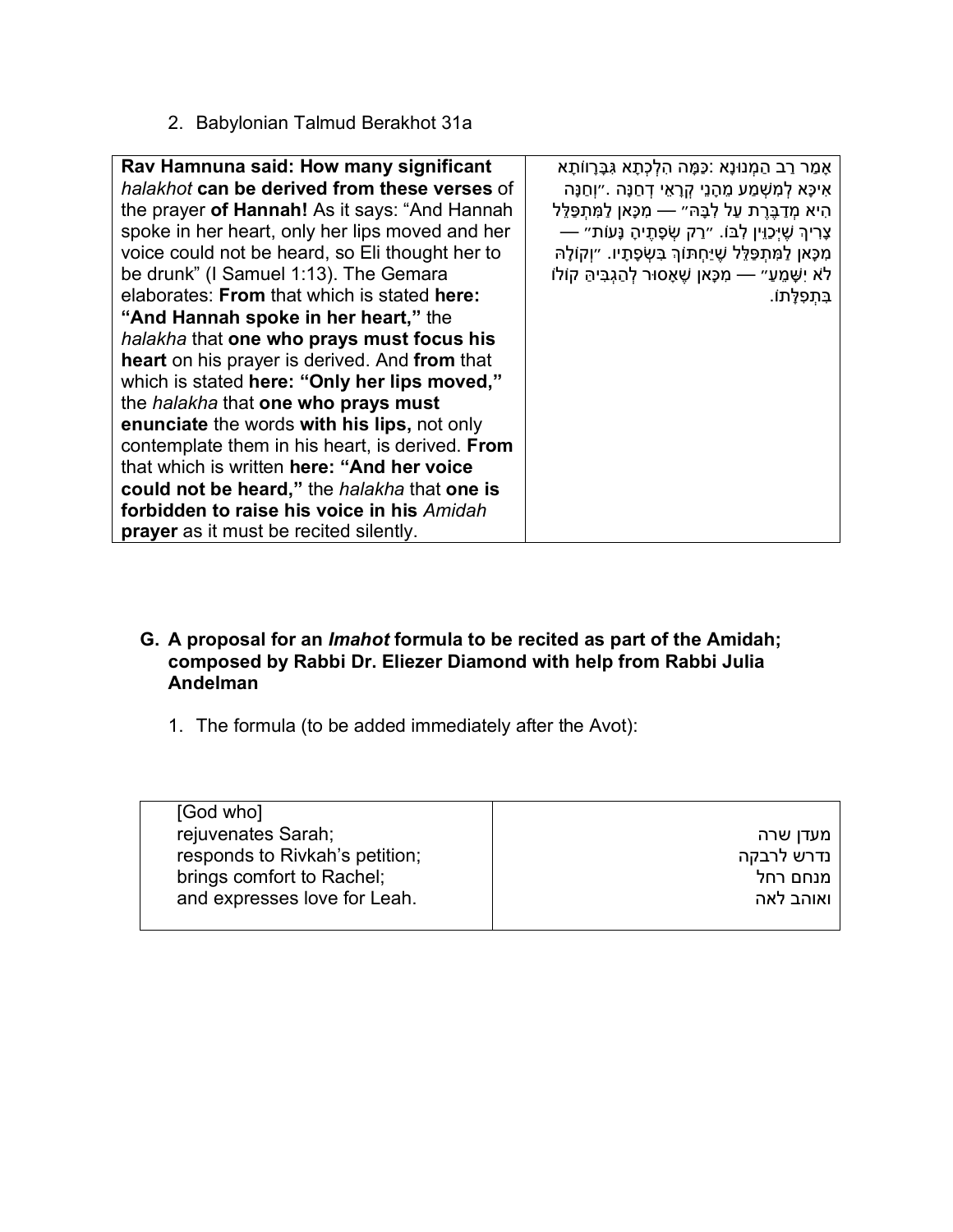- 2. The verses upon which the formula is based
	- a. Sarah (Genesis 18:10-12)

| 10 Then one [of the angels] said, "I will    | י) ויאמר שוב אשוב אליך כעת חיה והנה בן   |
|----------------------------------------------|------------------------------------------|
| return to you next year and your wife        | לשרה אשתך ושרה שמעת פתח האהל והוא        |
| Sarah shall have a son!" Sarah was           | אחריו:                                   |
| listening at the entrance of the tent, which | (יא) ואברהם ושרה זקנים באים בימים חדל    |
| was behind him. 11 Now Abraham and           | להיות לשרה ארח כנשים:                    |
| Sarah were old, advanced in years;           | (יב) ותצחק שרה בקרבה לאמר אחרי בלתי היתה |
| Sarah had stopped having the periods of      | לי עדנה ואדני זקן:                       |
| women. 12And Sarah laughed to herself,       |                                          |
| saying, "Now that I am withered, am I to     |                                          |
| have enjoyment/be rejuvenated \[היתה לי      |                                          |
| -with my husband so old?"                    |                                          |
|                                              |                                          |

b. Rebecca (Genesis 25:20-23)

| 19 This is the story of Isaac, son of Abraham. Abraham | (כ) ויהי יצחק בן ארבעים שנה   |
|--------------------------------------------------------|-------------------------------|
| begot Isaac. 20 Isaac was forty years old when he took | בקחתו את רבקה בת בתואל        |
| to wife Rebekah, daughter of Bethuel the Aramean of    | הארמי מפדן ארם אחות לבן       |
| Paddan-aram, sister of Laban the Aramean. 21 Isaac     | הארמי לו לאשה:                |
| pleaded with the Lord on behalf of his wife because    | (כא) ויעתר יצחק ליקוק לנכח    |
| she was barren; and the Lord responded to his plea,    | 'אשתו כי עקרה הוא ויעתר לו ה  |
| and his wife Rebekah conceived. 22 But the children    | ותהר רבקה אשתו:               |
| struggled in her womb, and she said, "If so, why do I  | (כב) ויתרצצו הבנים בקרבה      |
| exist?" She went to inquire of [לדרוש] the Lord,       | ותאמר אם כן למה זה אנכי ותלך  |
| 23 and the Lord answered her,                          | :'לדרש את ה                   |
|                                                        | (כג) ויאמר ה' לה שני <גיים>   |
| "Two nations are in your womb,                         | גוים בבטנך ושני לאמים ממעיך   |
| Two separate peoples shall issue from your body;       | יפרדו ולאם מלאם יאמץ ורב יעבד |
| One people shall be mightier than the other,           | צעיר:                         |
| And the older shall serve the younger.                 |                               |
|                                                        |                               |

c. Rachel (Jeremiah 31:14-16)

| 14 Thus said the Lord:           | (יד) כה אמר ה' קול ברמה נשמע נהי בכי          |
|----------------------------------|-----------------------------------------------|
| A cry is heard in Ramah-         | תמרורים רחל מבכה על בניה מאנה להנחם על        |
| Wailing, bitter weeping-         | בניה כי איננו:                                |
| Rachel weeping for her children. | (טו) כה אמר ה' מנעי קולך מבכי ועיניך מדמעה כי |
| She refuses to be comforted      | יש שכר לפעלתך נאם ה' ושבו מארץ אויב:          |
| For her children, who are gone.  | (טז) ויש תקוה לאחריתך נאם ה' ושבו בנים        |
| 15 Thus said the Lord:           | לגבולם:                                       |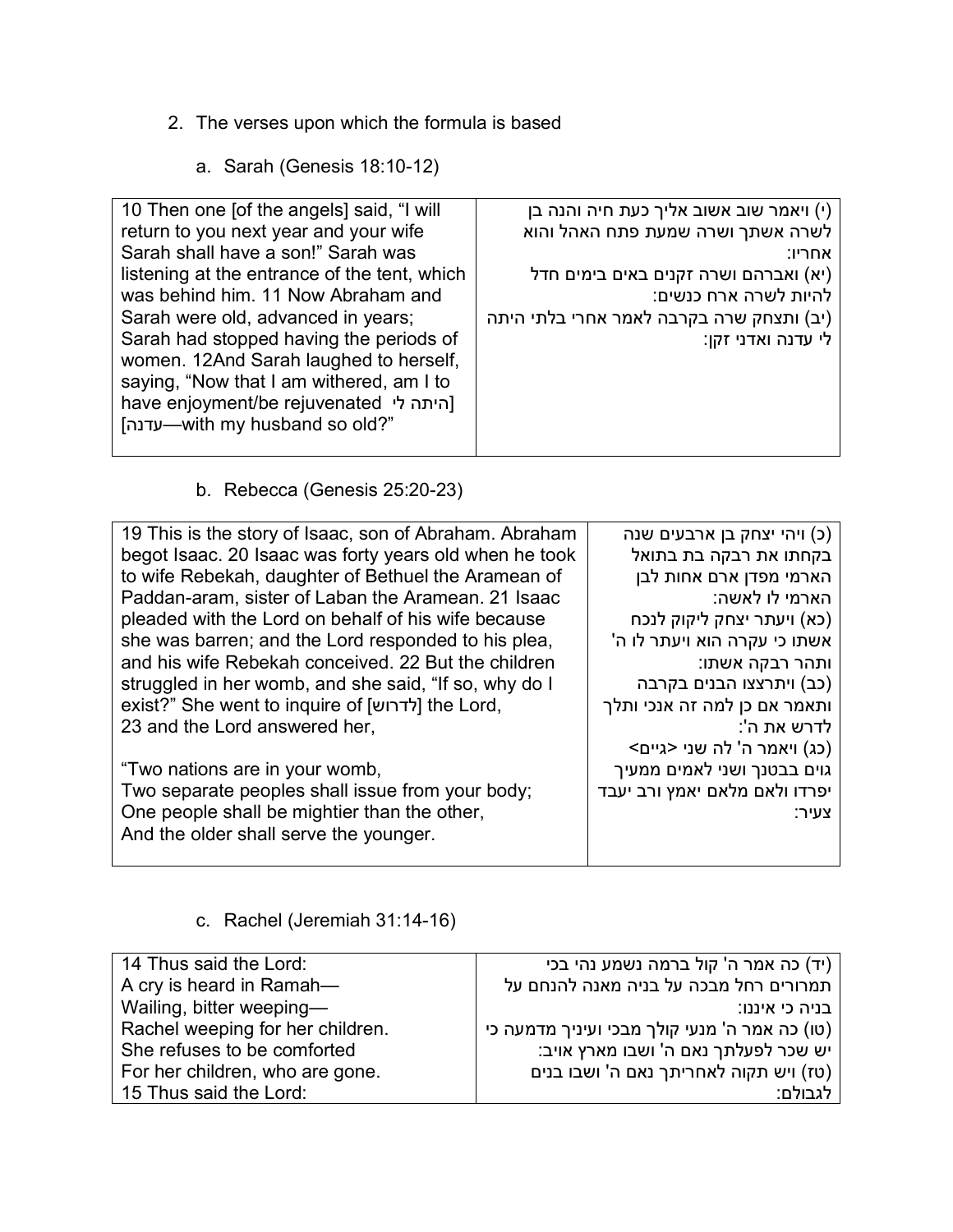| Restrain your voice from weeping,         |  |
|-------------------------------------------|--|
| Your eyes from shedding tears.            |  |
| For there is a reward for your labor      |  |
| -declares the Lord:                       |  |
| They shall return from the enemy's land.  |  |
| 16 And there is hope for your future      |  |
| -declares the Lord:                       |  |
| Your children shall return to their land. |  |
|                                           |  |

## d. Leah (Genesis 29:31-35)

| 31 The Lord saw that Leah was unloved        | (לא) וירא יקוק כי שנואה לאה ויפתח את רחמה    |
|----------------------------------------------|----------------------------------------------|
| [שנואה], and he opened her womb; but         | ורחל עקרה:                                   |
| Rachel was barren, 32 Leah conceived         | (לב) ותהר לאה ותלד בן ותקרא שמו ראובן כי     |
| and bore a son, and named him Reuben;        | אמרה כי ראה יקוק בעניי כי עתה יאהבני אישי:   |
| for she declared, "It means: 'The Lord has   | (לג) ותהר עוד ותלד בן ותאמר כי שמע יקוק כי   |
| seen my affliction'; it also means: 'Now     | שנואה אנכי ויתן לי גם את זה ותקרא שמו שמעון: |
| my husband will love me [יאהבני]. " 33 She   | (לד) ותהר עוד ותלד בן ותאמר עתה הפעם ילוה    |
| conceived again and bore a son, and          | אישי אלי כי ילדתי לו שלשה בנים על כן קרא שמו |
| declared, "This is because the Lord heard    | :לוי                                         |
| that I was unloved [שנואה] and has given     | (לה) ותהר עוד ותלד בן ותאמר הפעם אודה את     |
| me this one also"; so she named him          | יקוק על כן קראה שמו יהודה ותעמד מלדת:        |
| Simeon. 34 Again she conceived and           |                                              |
| bore a son and declared, "This time my       |                                              |
| husband will become attached to me, for I    |                                              |
| have borne him three sons." Therefore,       |                                              |
| he was named Levi. 35 She conceived          |                                              |
| again and bore a son, and declared, "This    |                                              |
| time I will praise the Lord." Therefore, she |                                              |
| named him Judah. Then she stopped            |                                              |
| bearing.                                     |                                              |
|                                              |                                              |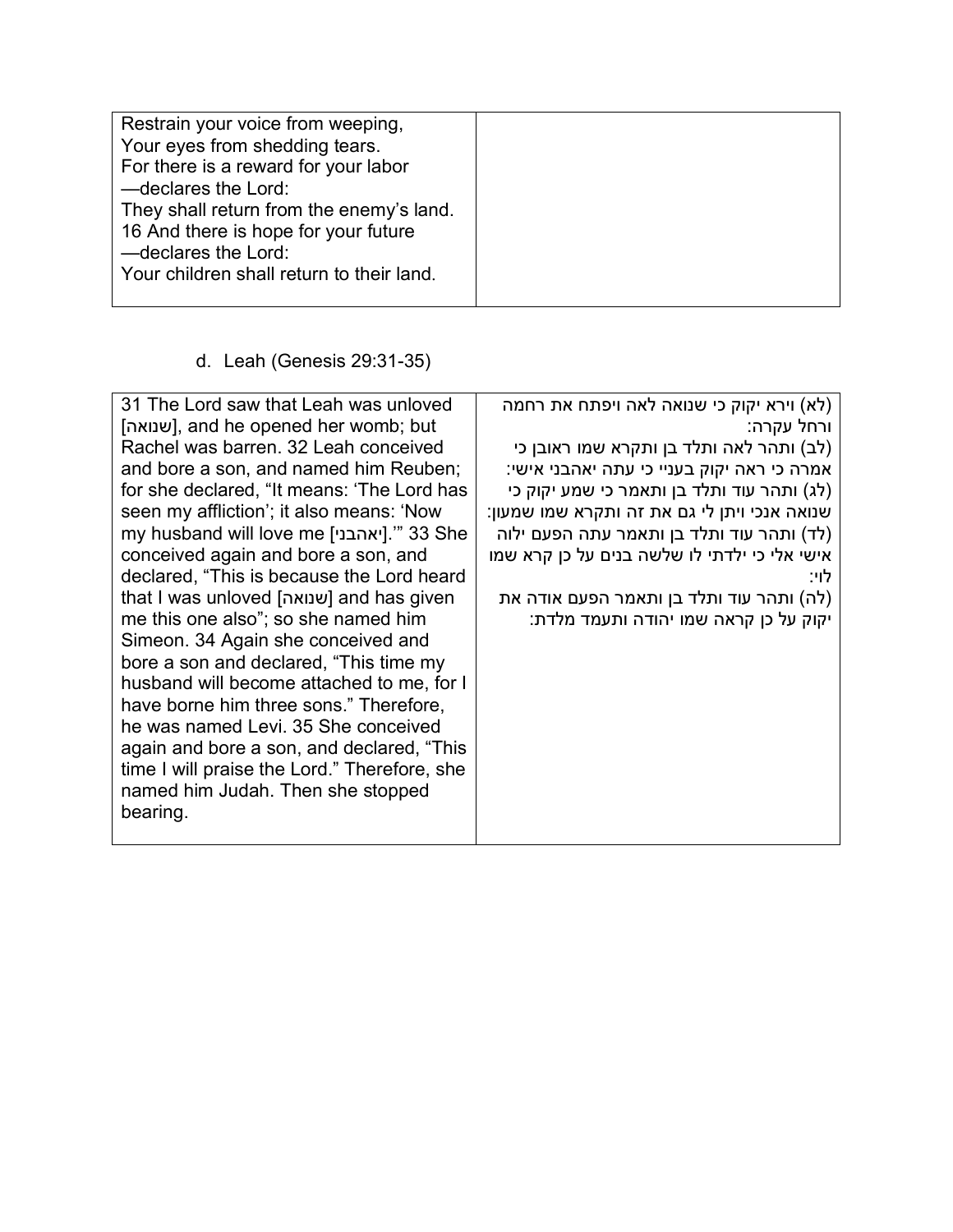## **Rabbi David Golinkin's Arguments against Adding the Imahot to the Amidah**

- 1. Maimonides' view is that one may not add or detract from the first and last three blessings at all.
- 2. With regard to other changes elsewhere in the liturgy, he disallows them although he accepts that after the fact one's prayer is valid.
- 3. Furthermore, some understand Maimonides as specifically invalidating a prayer, even after the fact, in which the theme of a blessing has been changed, which, it is argued, would be the case if the Matriarchs are added.
- 4. The blessing as presently constituted uses biblical language; in fact, אלוקי יצחק, ואלוקי יעקב is a biblical phrase that appears twice in Exodus, as are the two phrases that follow, האל והנורא הגיבור הגדול," God who is great, powerful and awesome," and א-ל עליון, "God most high", the first uttered by Moses in Deuteronomy and the second part of blessing given to Abraham by Melchizedek in Genesis. It would be inconsistent with the language of the Amidah to create and insert a non-biblical phrase.
- 5. The verse that is cited is a reference to God's covenant with the Patriarchs. Nowhere in Tanakh is it mentioned that God formed a similar covenant with the Matriarchs.
- 6. The Conservative prayerbooks do in fact contain changes from the traditional liturgy, but this permitted only if:
	- a. The prayer is patently false. One of his examples is changing the language describing the sacrifices from a hope for their restoration to a description of the past. This is false because "since they did not wish to ask for something contrary to their worldview."
	- b. The prayer is offensive, such as the blessing "who has not made me a woman."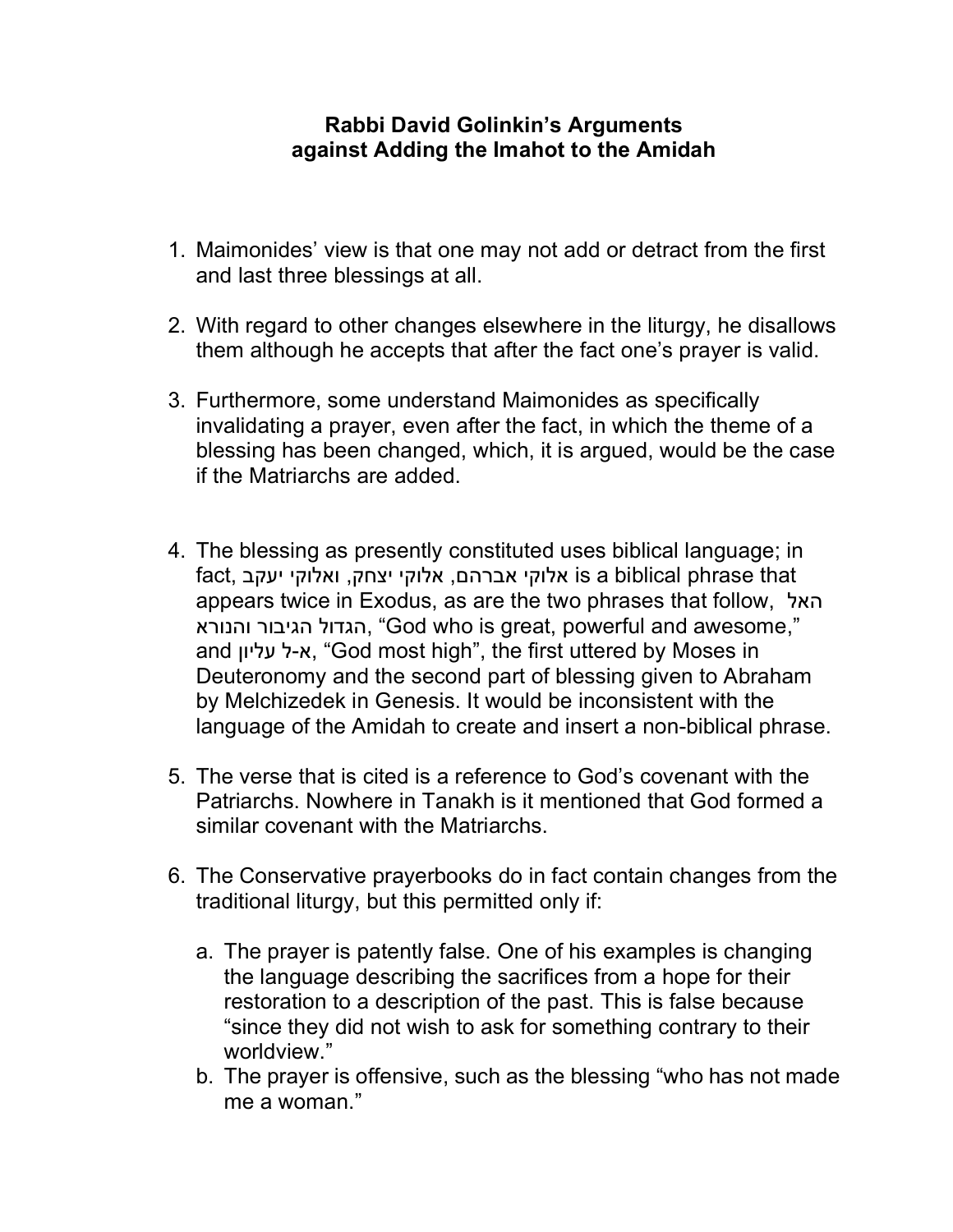#### **A RESPONSUM CONCERNING THE ADDITION OF THE IMAHOT (MATRIARCHS) TO THE AMIDAH (SILENT DEVOTION) (1)**

Volume 1, Issue No. 6, February 2007 Rabbi Prof. By Rabbi David Golinkin

**Question:** There is a custom today to add the Imahot to the first blessing of the Amidah . Is it permissible to do so according to Jewish law?

**Responsum:** Before we reply, let us present two of the versions of the Imahot currently in use: *a) Sim Shalom for Shabbat and Festivals , New York , 1998, p. 3b: Barukh attah hashem eloheinu velohei avoteinu, Elohei Avraham elohei Yitzhak velohei Ya'akov, Elohei Sarah elohei Rivkah elohei Rachel velohei Leah, Ha'el hagadol.. Melekh ozer upoked umoshee'a umagen Barukh atah hashem magen Avraham upoked Sarah. b) Siddur Va'ani Tefilati , Jerusalem , 1998, p. 68: Barukh attah hashem eloheinu velohei avoteinu v'imoteinu, Elohei Avraham elohei Yitzhak velohei Ya'akov, Elohei Sarah elohei Rivkah elohei Rachel velohei Leah, Ha'el hagadol.. V'zokheir hasdei avot v"imahot Umeivee ge'ulah l'amo yisrael l'ma'an shemo b'ahavah. Melekh ozer umoshee'a umagen Barukh attah hashem magen Avraham v'Sarah.*

#### *I) Introduction*

One of the slogans of the Conservative movement is "Tradition and Change".(<sup>2</sup>) There is no doubt that some Conservative Jews feel that there is something missing in the Avot blessing (the first blessing of the Amidah ) and want to change it by adding mention of the Imahot . This is legitimate, for many changes in Judaism have resulted from the way that people feel.

However, in order to actually change the Amidah , which is the central prayer of the prayer book and of the Jewish people, it is not enough to want to change the wording but it is essential to prove that this is permissible from a halakhic point of view and appropriate from a liturgical and theological point of view. The applicable principle is "hamotzi meihavero alav har'ayah" - "one who demands something from another bears the burden of proof". Authentic liturgical and halakhic changes are made on the basis of halakhic sources and historical precedents. Indeed, we have proven elsewhere that it is permissible for women to be counted in the minyan , serve as shelihot tzibbur, receive aliyot , decide halakhic issues, put on tefillin, and more - all on the basis of halakhic sources and historical precedents.( $3$ ) A change made on the basis of desire alone is not an authentic halakhic change that is based on tradition and which develops that tradition.

II) The Proponents of the Imahot Versions Presented Above (4)

The proponents of this change make three central claims with which we would like to respectfully disagree:

1) They claim that some versions of some blessings of the Amidah from the post-talmudic era differ from our version which was accepted at the conclusion of the Geonic period (ca. 1000 c.e.). This is true, but it is not really relevant to our subject. Our question is not "Is it permissible to change a word or an expression in the Amidah ?" but rather "Is it permissible to change the opening and closing formulae of the Avot blessing?"

2) They further assert that the Rabbinical Assembly has already changed certain expressions in the Siddur such as the omission of the words "v'ishei yisrael" ("and the fire offerings of Israel") in the Amidah ; the change of "we will make and offer [sacrifices]" to "they made and offered [sacrifices]" in the Mussaf Amidah ; and the change of the early morning blessings referring to Gentiles, slaves, and women from the negative to the positive. Therefore, it is permissible to change the opening and closing formulae of the Avot blessing. However, as I have written elsewhere, "the question is not whether we may change the siddur , but whether specific changes are permissible, necessary or desirable".(5 ) Indeed, it is permissible to change "we will make and offer [sacrifices]" and the early morning blessings on the basis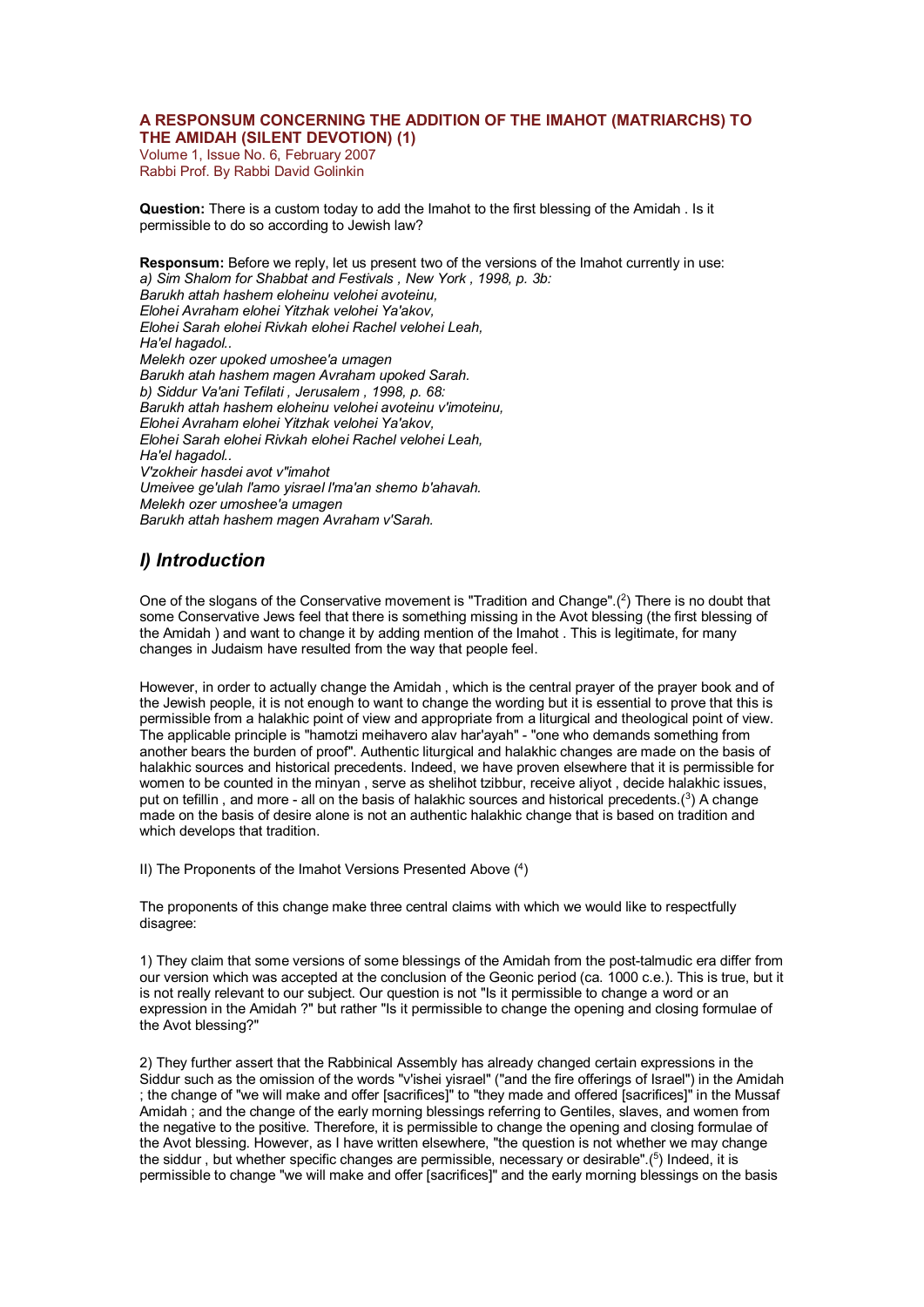of halakhic and liturgical precedents, as we shall see below. But such changes do not teach us anything about changing the Avot blessing which must be examined on its own merits.

3) There remains, therefore, only the third claim of the proponents - the halakhic claim. They argue that the proposed change is permitted by Maimonides. This claim will be examined in the next section.

III) Maimonides' Approach to Changes in the Wording of the Prayers

The proponents rely on Maimonides (Laws Concerning Blessings 1:6): "And if one altered the wording [of any blessing], as long as he mentioned God's name and sovereignty and the theme of the blessing, even if not in Hebrew, he has fulfilled his obligation (yatza) ". Indeed, the proponents admit that in the previous law (1:5), Maimonides ruled that "the wording of all the blessings, Ezra and his court enacted them, and it is not appropriate to change them nor to add to one of them nor to detract from one of them, and anyone who changes the wording coined by the Sages in the blessings is simply erring". Moreover, the proponents acknowledge that in the "Laws Concerning the Shema" (1:7) Maimonides expresses an even more adamant position against changes in the wording: "The basic principle is: anyone who changes the wording coined by the Sages in the blessings is mistaken and he must go back and bless Ithe blessing as coined".

However, the leniency quoted from the "Laws Concerning Blessings" 1:6 proves nothing with regard to our topic. It is clear from the language used by Rabbi Meir and Rav in the Talmud ( Berakhot 40b), by Rav Hai Gaon ( Otzar Hageonim to Berakhot, Peirushim, p. 56), by Maimonides himself, and by the Shulhan Arukh (Orah Hayyim 167:10 and 187:1) that one who changes the wording fulfills his obligation ( yatza ) only after the fact .<sup>(6)</sup> But those who wish to add the Imahot to the Amidah wish to do so three times daily ab initio (before the fact), not after the fact, and there is no doubt that Maimonides would have strenuously objected to such a practice.

Furthermore, the proponents did not cite Maimonides' "Laws Concerning Prayer" 1:9: "And the three initial [blessings of the Amidah] and the three concluding [blessings of the Amidah], one may not add to them nor detract from them, nor make any change in them at all" .

Many important commentators have already discussed the internal contradiction between Maimonides' "Laws Concerning Blessings" 1:6 and 1:5 quoted above.<sup> $(7)$ </sup> The Vilna Gaon was of the opinion that Maimonides actually changed his mind ( Beiur Hagra to Orah Hayyim 68:1).

Rabbi Joseph Caro, on the other hand ( Kesef Mishneh to Maimonides ad loc .), says that there is no contradiction between 1:5 and 1:6. In 1:6 which says that one has fulfilled his obligation after the fact "he says the wording of the blessing enacted by the Sages, but he adds or subtracts something, or he uses a paraphrase of their wording. [In such a case], there is no error, but it is not appropriate to do it".

In 1:5 where Maimonides rules that he "is simply erring", he is changing the intent of the blessing, as for example, saying "blessed be the the Place [God] who created this" instead of Hamotzi ("Who brings forth bread from the earth"), and similar cases, "and since he errs, he has not fulfilled his obligation".

In the "Laws Concerning the Shema" (he "is mistaken and he must go back and bless [the blessing] as coined" ) Maimonides is dealing with one who ended with Barukh, or began in a place where the Sages enacted not to end or not to begin and the like. But in the "Laws Concerning Blessings" (1:6) we are dealing with a case of a change in the blessing in which "he did not use the exact language, but still said the theme of the blessing in different words , and did not change the beginning or the ending".

The proponents claim that the inclusion of the Imahot in the Avot blessing "does not change the theme of the blessing". We shall argue below that it does change the theme of the blessing. But even if one were to argue that it does not, this would only prove that it is permitted to change the wording after the fact and not ab initio .

In summary, the proponents have not quoted a single halakhic authority or a single liturgical precedent which proves that it is permissible to change the opening and closing formulae of the Avot blessing. Moreover, the proposed changes in the beginning and ending of the Avot blessing constitute "a change in the theme" since it attempts to change and rewrite biblical theology.

#### **IV) Changes in the Conclusion of the Avot Blessing**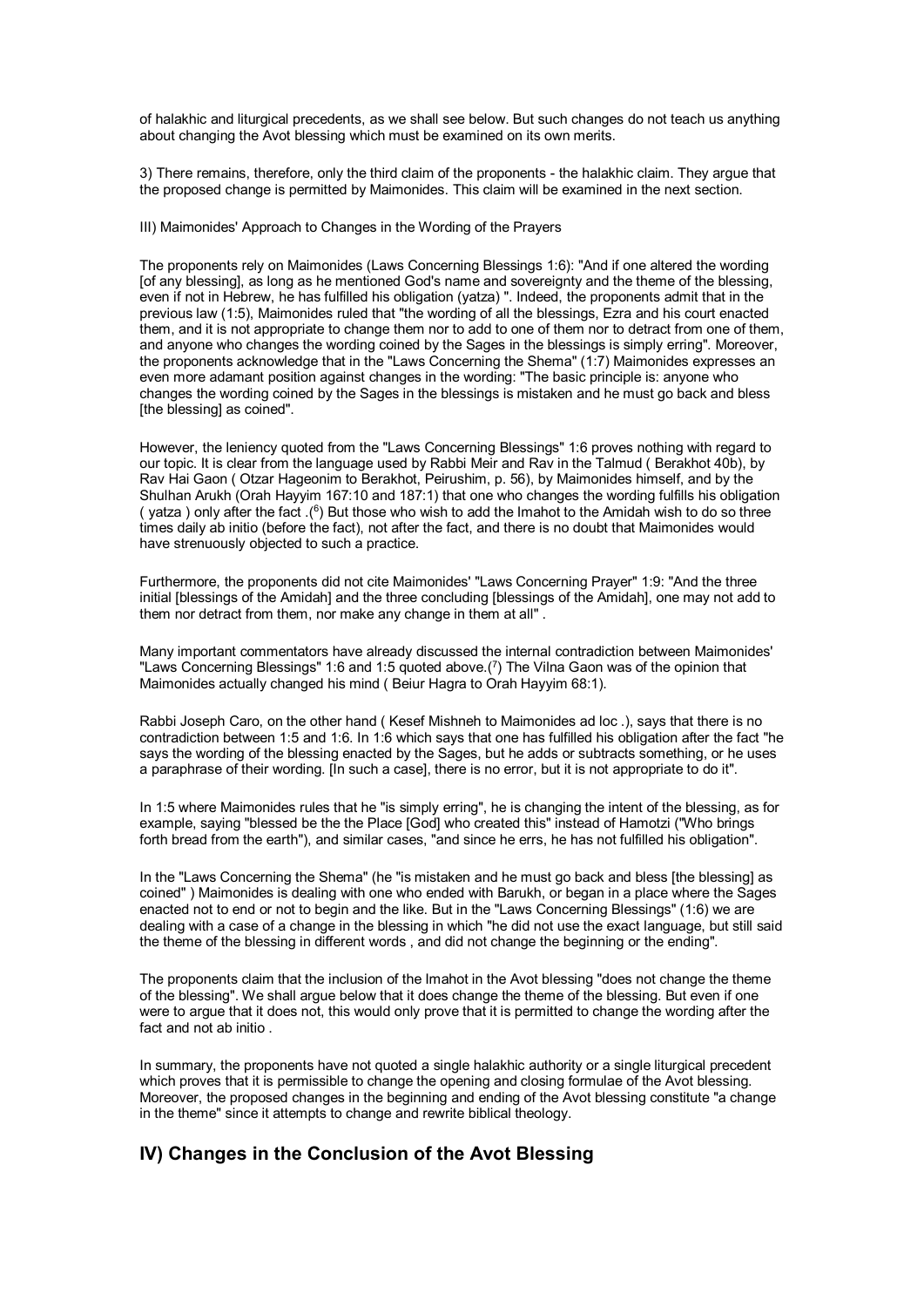The proposed change in the conclusion of the Avot blessing is unprecedented in the last 2,000 years since the time of the composition of the Amidah .

1) In general, the conclusions of the blessings of the Amidah have not changed in 2,000 years, aside from a few exceptions made in the Talmudic period. $(^8)$ 

2) The conclusion of the Avot blessing has never changed in any prayer rite in 2,000 years. The formula Magen Avraham appears in the prayer rites of all Jewish communities and in all manuscripts and Genizah fragments examined thus far.(9)

3) The formula Magen Avraham is based on the verse "Do not fear Avram, I am a magen (shield) for you; your reward is very great"(Genesis 15:1).

4) The Amora Resh Lakish who lived in Eretz Yisrael in the middle of the third century already knew and expounded on the traditional beginning and end of this blessing ( Pesahim 117b).

5) The wording " magen Avraham upoked Sarah " found in Siddur Sim Shalom is quite surprising, as Rabbi Harlow has already emphasized (p. 23). The word "poked" appears in the Bible ten times and in every case it means "visits the sins" or "visits the guilt" as in the verses "who visits the sins of the parents on the children" (Exodus 20:5; 34:7; Numbers 14:18; Deuteronomy 5:9).  $(10)$ 

#### **E) Changes in the Beginning of the Avot Blessing**

The proposed change in the beginning of the blessing is also without precedent in the last 2,000 years, Moreover, the proposed change contradicts Biblical theology as well as biblical Hebrew which is the basis of the most of the phrases in Avot and it also attempts to rewrite biblical history.

1) The first blessing of the Amidah is called Avot in five different places in rabbinic literature ( Mishnah Rosh Hashanah 4:5; Yerushalmi Berakhot, Chapter 4, fol. 8c = Yerushalmi Rosh Hashanah, Chapter 4, fol. 59d; Rosh Hashanah 32a; Megillah 17b). Indeed, the name of this blessing reflects the content and purpose of this blessing, as we shall presently see.

2) The first sentence of Avot is not simply biblical Hebrew ; it is a biblical verse (Exodus 3:15) "Our Lord, the God of your forefathers, the God of Abraham, the God of Isaac, and the God of Jacob" (and cf. Exodus 3:6, 16 for similar phrases). Indeed, the Mekhilta , the tannaitic midrash to Exodus, emphasizes this fact ( D'pisha, Parashah 16, ed. Horowitz-Rabin, p. 60):

And what is the source for saying [in the Amidah ] "Blessed are You our Lord, our God and God of our forefathers, God of Abraham, God of Isaac, and God of Jacob"? As it is written: "And God further said to Moses: Thus say to the Children of Israel: Our Lord, the God of your forefathers, the God of Abraham, the God of Isaac, and the God of Jacob" (Exodus 3:15).

3) This opening verse of the Amidah reflects a fundamental belief of the entire Bible - that God made a covenant with the Patriarchs, Abraham, Isaac and Jacob. God made a covenant with Abraham in Genesis 15:18 and with Isaac in Genesis 26:3-4. God then said to Jacob in his dream at Bet El (Genesis 28:13-14): "I am the Lord, God of Abraham your father and God of Isaac, the land upon which you are lying, I shall give it to you and your descendants". And so we declare every morning in the Hodu prayer taken from I Chronicles 16:16-17: "Who made a covenant with Abraham and an oath with Isaac, and He established it for Jacob as a statute, for Israel as an eternal covenant". The Sages who wrote the Amidah innovated nothing here. They chose the opening for Avot from Exodus 3:15 and the conclusion from Genesis 15:1 in order to declare the founding fathers of our nation and their covenant with God at the beginning of The Prayer par excellence .

4) On the other hand, the phrase "God of Sarah, God of Rebecca, God of Rachel, and God of Leah" is not biblical Hebrew because God did not make a covenant with the Matriarchs. Indeed, the expression " Imahot" , which appears 76 times in rabbinic literature and the expression "Sarah, Rebecca, Rachel and Leah" which appears 15 times in rabbinic literature (mostly in late midrashim ) do not appear in the Bible at all. (11) There are those who say that we ought to include the Imahot in the Amidah in the wake of the Sages who created the concept of the Matriarchs but who were unable to include them because of their patriarchal ideology.<sup>(12</sup>) However, there is a simpler explanation. The Sages did not include the Matriarchs - a concept which they themselves had created - because Avot deals with the plain meaning of the biblical text and they did not want to rewrite history.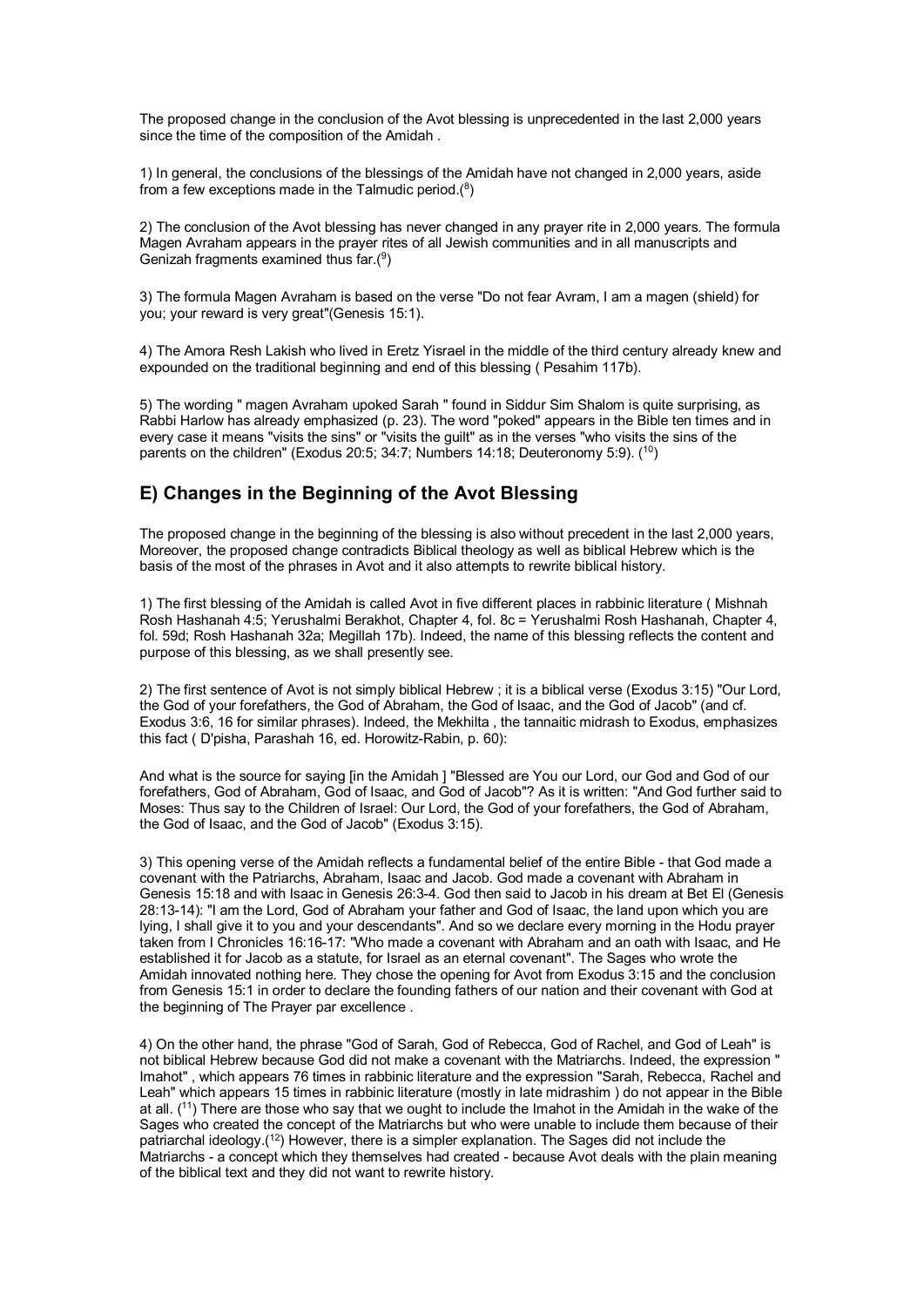5) Indeed, it is surprising that Conservative Jews, who belong to "the Historical School" as Professors Schechter and Ginzberg called it, are interested in this case in rewriting history. To what can this be compared? To rewriting the Gettysburg Address to read:

Fourscore and seven years ago our fathers [and mothers] brought forth on this continent a new nation, conceived in Liberty , and dedicated to the proposition that all men [and women] are created equal. (13)

The United States was founded by men and Lincoln meant the fathers of the nation and not the mothers. Anyone who would add the bracketed phrases to his speech would be distorting history and distorting Lincoln 's own intent. And if this is true of a text written in 1863, how much the more-so is it true of the Amidah written by our Sages 2,000 years ago and reflecting the theology of the Torah written over 3,000 years ago.

6) If we add Sarah, Rebecca, Rachel and Leah to Avot , why not add "Joseph, Moses, Aaron and David" as we do in the Ushpizin in the Sukkah, or "Moses, Aaron, David and Solomon" as we do in the Mee Sheberakh for the sick? Because these fathers were not the founding fathers of our nation. And if we add Sarah, Rebecca, Rachel and Leah, why not add Bilha and Zilpa, for there are midrashim which state that there were six Matriarchs!  $(14)$  The answer is simple: Avot does not deal with midrash but rather with the plain meaning of the biblical text according to which their were three and only three founding fathers of the Jewish people.

7) Finally, the proponents also relied on an egalitarian Mee Sheberakh as a precedent. Rabbi Harlow has already responded (p. 24) that the Mee Sheberakh is a late custom with no fixed text,  $(^{15})$  and this does not prove that one may change the text of the Amidah . I would add that traditionally Mee Sheberakh prayers are also not egalitarian - some use the father's name and some use the mother's name.  $(^{16})$ 

## **VI) When May One Change the Formulation of the Statutory Prayers?**

In our opinion, it is permissible to change the formulation of the statutory prayers for two reasons, and only if one also has halakhic sources and liturgical precedents to support such a change:

1) In order not to recite something which is patently false: This idea is already found in a well-known Aggadah ( Yoma 69b and parallels). Indeed, this is why Conservative prayer books beginning in 1927 changed the wording of Mussaf . They began to say "they made and offered (sacrifices) "in place of "we shall make and offer (sacrifices"), since they did not wish to ask for something contrary to their worldview. Indeed, from a halakhic point of view, this is also permissible, since the halakhic requirement regarding Mussaf is that it should include something new which was not already said in Shaharit ( Yerushalmi Berakhot Chapter 4, fol. 8c), and this requirement is also met by the Conservative formulation of Mussaf . (17) Similarly, Professor Ephraim Elimelekh Urbach and Rabbi Hayyim David Halevi changed the wording of Nahem for Tisha B'av after the Six Day War in order to avoid saying something patently false about "the city [of Jerusalem ] that is ruined despised and desolate".  $(18)$ 

2) In order not to actively offend: this was the motivation of Rabbi Morris Silverman in 1946 to change the blessings which thank God "who has not made me a Gentile, a slave and a woman" to thanking God for making us "Israelites, free and in God's image". This change was done on the basis of halakhic authorities who were lenient in the matter, and on the basis of changes made in these blessings in the past.  $(19)$ 

#### **VII) Is an Egalitarian Liturgical Style the Ideal?**

Champions of the Imahot wish to convert the language of our tradition into egalitarian language. But this type of language impoverishes our tradition. According to this logic, we will have to change the "Sabbath Queen" found in Shabbat 119a and elsewhere to the "Sabbath King"; "Come O Bride, Come O Bride" found in Lekha Dodi and also based on Shabbat 119a to "Come O Groom, Come O Groom"; " Hattan Torah " to " Kallat Torah " on Simhat Torah ; (<sup>20</sup>) " Avinu Malkeinu " found in Ta'anit 25b to "Imeinu Malkateinu" ( $^{21}$ ); and the Mee Sheberakh for the sick to the son of the father instead of the mother.( $^{22}$ ) Such changes water down the tradition and make everything in Judaism homogenous and parve. On the contrary, there are expressions in the masculine and expressions in the feminine and this diversity enriches the Jewish tradition.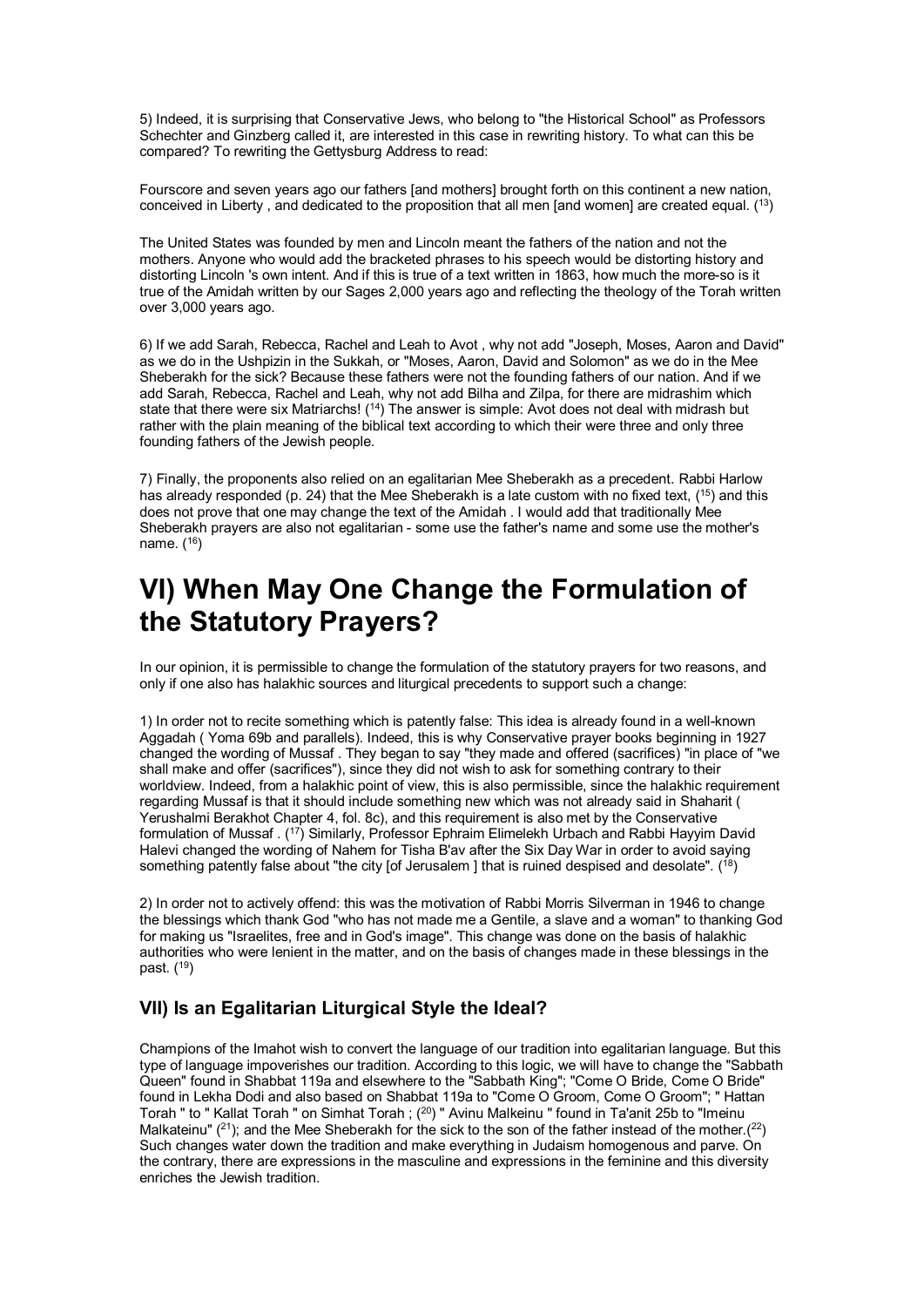#### **VIII) The Difference Between Liturgy and Prayer**

Rabbis Debra Reed Blank and Harlan Wechsler - both of whom oppose this proposed change - have already explained that there is an enormous difference between liturgy and prayer. Liturgy is a more or less uniform text that expresses the classical ideas of the nation/religion. It is intended to connect us to the past rather than to be relevant and up-to-date. Prayer, on the other hand, is the personal expression of the worshipper which is supposed to change and the Sages set down fixed places for such prayers: in the middle of the Shome'a Tefillah blessing, just prior to the conclusion of each of the middle blessings of the Amidah , at the end of the Amidah , and in Tahanun . (23)

Therefore, most of the important national events of the last 2,000 years were not added to the daily Amidah . There is no hint in the Amidah of the Crusades, the Expulsion from Spain , the Chmielnicki massacres of 1648-49, and the Shoah . These things found their way into other parts of the liturgy, but not into the Amidah that is recited three times a day. The Crusades are recalled in Av Harahamim and in piyyutim , other tragedies were memorialized in their own piyyutim , the Babylonian Yeshivot were immortalized in Yekum Purkan , and the State of Israel in the Prayer for the State and in the Mee Sheberakh for IDF soldiers. Could one claim that these are not central events in our people's history? They are not found in the daily Amidah because the Amidah is liturgy that expresses biblical and rabbinic theology and not prayer that expresses the personal needs of every individual worshipper.

#### **IX) Piyyut as an Authentic Solution**

I have been impressed by the sincere desire to include the Imahot in the Amidah and to make the Amidah more relevant. The problem is not the goal but rather the method . The method of changing the beginning and ending of the Avot is contrary to halakhah , contrary to our liturgy and contrary to classical theology as explained above, and stems from the fact that the idea apparently originated with Jews who are not well-versed in Jewish law and in Hebrew. (24)

But there is an authentic way to insert changes and innovations into the Amidah and that is through the use of piyyutim . From the talmudic peorid onward, liturgical poets continually composed piyyutim in which they expounded the weekly portion and even related to contemporary events.  $(^{25})$  This approach was especially popular in the Land of Israel until the end of the Geonic period. The authentic and traditional way to add the Imahot to the Amidah is to compose a short piyyut or several short piyyutim which will be recited in the middle of Avot or in the middle of other blessings of the Amidah .  $(^{26})$  In this way, the Imahot can be added without changing the ancient wording of the Amidah itself.

Rabbi Dr. Einat Ramon , the Dean of the Schechter Rabbinical Seminary in Jerusalem , has composed such a piyyut and it is found in an Appendix to this teshuvah  $(27)$  I hope that such piyyutim will be adopted by synagogues who wish to incorporate the Imahot into the Amidah in a halakhic and authentic fashion.

David Golinkin Jerusalem Rosh Hodesh Adar 5767

#### **Notes**

- 1. This responsum was originally written in Hebrew for the Va'ad Halakhah of the Rabbinical Assembly of Israel on the 19 th of Tevet, 5761. This English translation has been thoroughly revised and updated. All brief citations below refer to the Bibliography at the end of the Responsum.
- 2. See David Golinkin , Halakhah for Our Time: A Conservative Approach to Jewish Law , New York , 1991, pp. 3-4.
- 3. See David Golinkin , The Status of Women in Jewish Law: Responsa (Hebrew), The Schechter Institute, Jerusalem , 2001.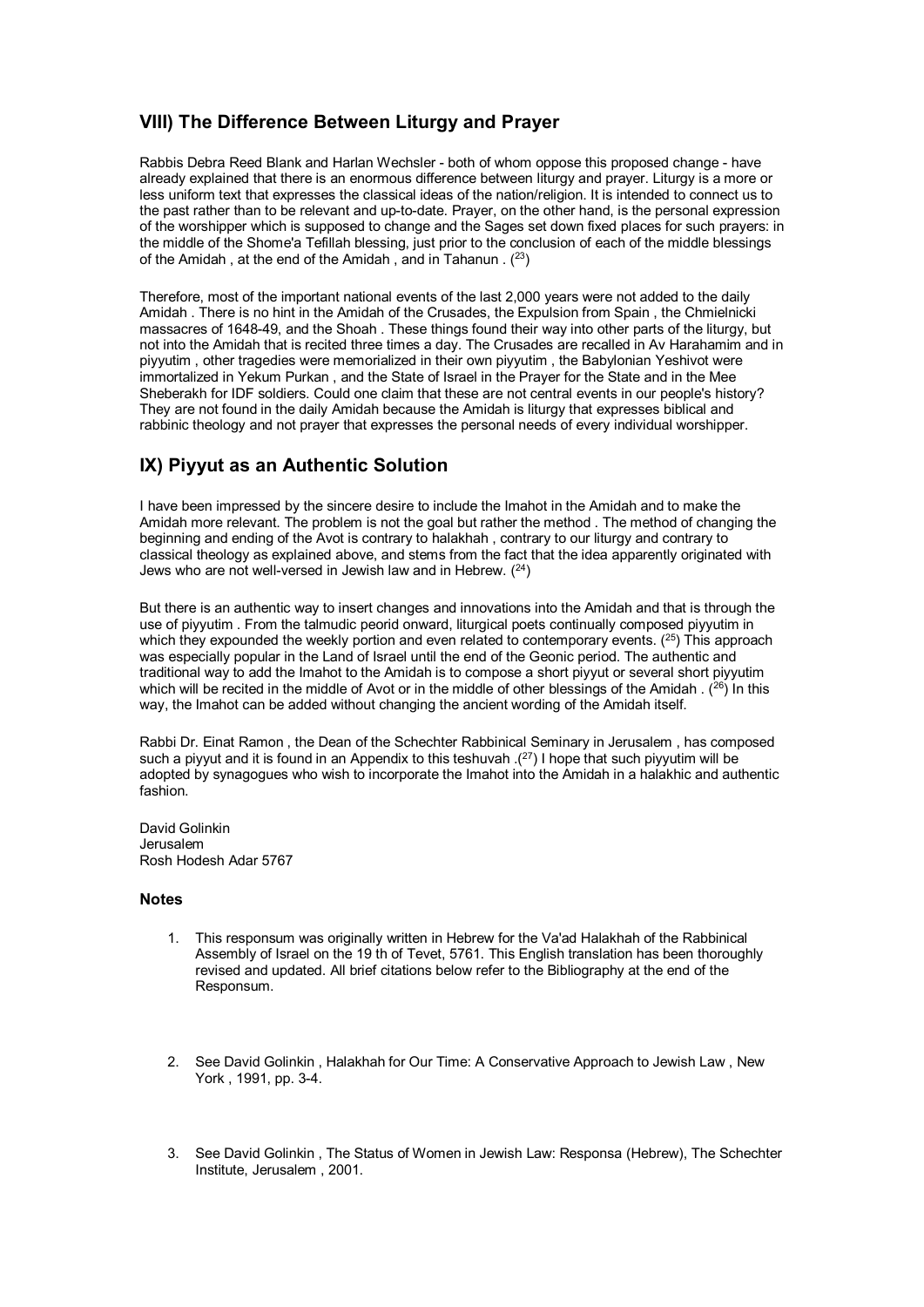- 4. "The proponents" below refers to the responsum of Rabbi Joel Rembaum.
- 5. Golinkin, p. 43 and cf. ibid. , pp. 41-43.
- 6. The Mishnah Berurah emphasized this in both places in Orah Hayyim . For the use of yatza as meaning "after the fact", see Golinkin, Rosh Hashanah , p. 300 and Hayyim Yehoshua Kossovsky, Otzar Leshon Hamishnah , Volume 2, Jerusalem, 1957, pp. 869-870.
- 7. See, for example, Ya'akov Blidstein, Tefilah B'mishnato Hahilkhatit shel Harambam , Jerusalem , 1994, Chapter 6.
- 8. For a summary, see Yitzhak Moshe Elbogen, Hatefilah B'yisrael B'hitpathutah Hahistorit , Tel Aviv, 1972, pp. 32-47. For the Bonei Yerushalayim blessing, see ibid. , pp. 41-42 and for Birkat Kohanim/Sim Shalom see Golinkin, Rosh Hashanah , pp. 69-76.
- 9. Golinkin, Rosh Hashanah , p. 61, note 1b; Yehezkel Luger, Tefillat Ha'amidah L'hol Al Pee Hagenizah Hakaheereet , Jerusalem , 2001, pp. 40-53; and cf. the discussion by Menahem Katz in: Ze'ev Griss et al, eds., Shefa Tal, Be'er Sheva, 2004, pp. 28-30.
- 10. Also see Jeremiah 11:22; 23:2; 29:32; 44:29; 46:25; 50:18.
- 11. See Kaunfer, p. 95.
- 12. This is the opinion of Rabbi Ramon, 2001, p. 4 and 2005, pp. 160-161.
- 13. Roy Basler, ed., Abraham Lincoln: His Speeches and Writings , Cleveland and New York , 1946, p. 734.
- 14. Shir Hashirim Rabbah 6, 4, 2, ed. Vilna, fols. 33c-d and parallels; Esther Rabbah 1:12, ed. Vilna. fol. 4a and parallels. And cf. Kaunfer, p. 99.
- 15. For 140 different versions of Mee Sheberakh , see a series of five articles which appeared in Kiryat Sefer , Vols. 33, 36, 37, 40.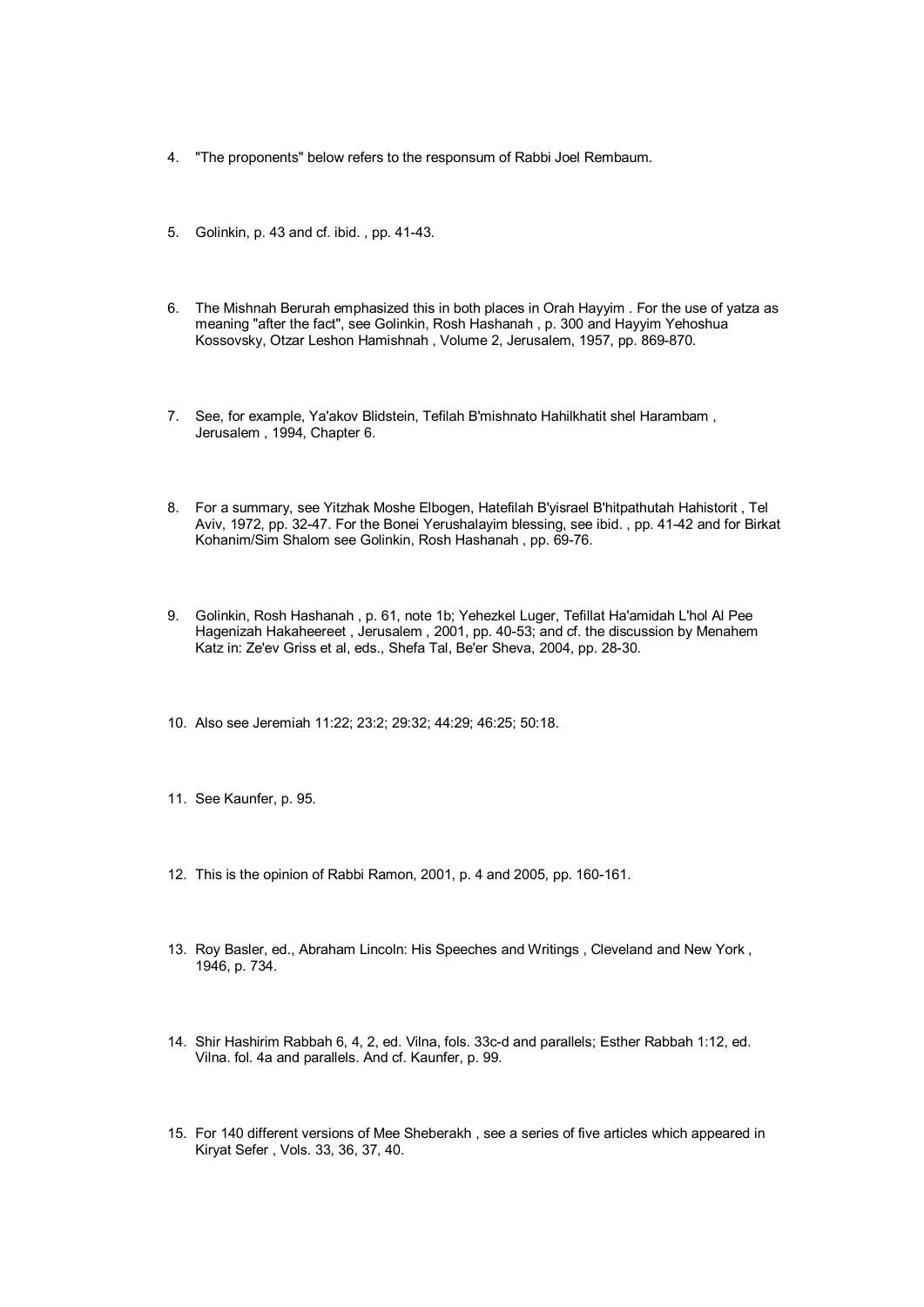- 16. See David Golinkin , "The Use of the Matronymic in Prayers for the Sick" in: Aaron Demsky, ed., These Are the Names 3 (2002), pp. 59-72.
- 17. Golinkin, pp. 45-46 and David Golinkin , ed., The Responsa of Professor Louis Ginzberg , New York and Jerusalem , 1996, pp. 52-53.
- 18. Golinkin, pp. 44-45 and cf. Rabbi Hayyim David Halevi, Aseh Lekha Rav , Part 2, Nos. 36-39 vs. Rabbi Ovadia Yosef, Yehaveh Da'at , Part 1, No. 43 who opposes any change in the Nahem prayer. For Prof. Urbach's version, see Ha'avodah Shebalev , Jerusalem, 1982, p. 233 and see now Yael Levine Katz, Tehumin 21 (5761), pp. 71-90.
- 19. Golinkin, pp. 42-43 and cf. the recent article by Joseph Tabori, Kenishta 1 (2001), pp. 107-138.
- 20. Golinkin . , p. 47.
- 21. See the article by Rabbi Marx.
- 22. See above, note 16.
- 23. Rabbi Blank, pp. 62-63; Rabbi Wechsler, p. 80. For the places in the Amidah where an individual may add private prayers, see David Golinkin , Rediscovering the Art of Jewish Prayer , New York , 1996, pp. 20-21 and the literature cited there in notes 45-47.
- 24. See for example the Kol Heneshama prayer book of the Reconstructionist Movement, Pennsylvania , 1995, p. 91. The Avot blessing is called there " Avot V'Imot " instead of V'imahot !
- 25. For a survey of the important forms of piyyut , see Hayyim Herman Kieval, The High Holy Days , second edition edited by David Golinkin and Monique Susskind Goldberg, Jerusalem, 2004, pp. 22-37 and Ezra Fleischer, Shirat Hakodesh Haivrit B'y'mei Habeinayim , Jerusalem, 1975, pp. 137 ff. It is true that there were halakhic authorities who opposed piyyutim, but many others allowed them - see Kieval, p. 34; Blidstein (above, note 7); and Ruth Langer, To Worship God Properly , Cicinnati, 1998, Chapter 3.
- 26. A Kerovah is a piyyut which adds a line or lines of poetry to every blessing of the Amidah . See an explanation in Kieval (above, note 25), pp. 32-33, 185-188 and see examples in Ginzei Kaufman , Budapest , 1949, pp. 81-92. If one wanted to compose a Kerovah including the Imahot , one could mention Sarah in the " Al Hazadikim " blessing because according to the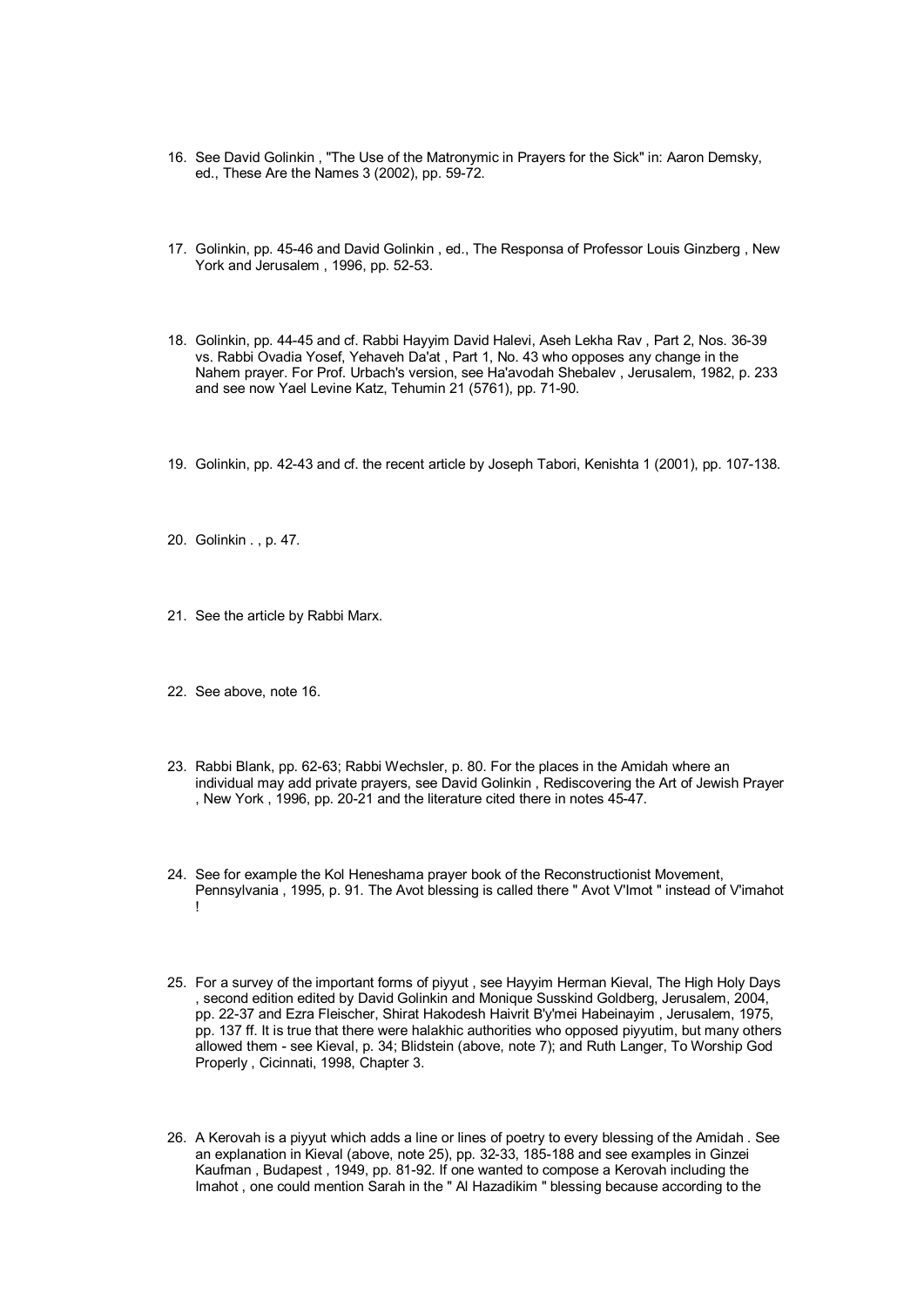Midrash, Sarah converted the women ( Bereishit Rabbah 39:1); Rachel in the " Teka B'shofar Gadol " blessing because she is the Matriarch associated with the Ingathering of the Exiles (Jeremiah 31); Hannah in the "Shome'a Tefillah " blessing because she was the one who prayed to God with great feeling (I Samuel 2:1-10); and so on.

27. Rabbi Ramon's Piyyut is used according to the hazzan's prerogative at Schechter and in every Amidah at the Morristown Jewish Center in Morristown , New Jersey . For a detailed explanation of Rabbi Ramon's approach to this topic, see Ramon, 2005.

#### **Bibliography**

Allen - Rabbi Wayne Allen, Update 4 (1993), pp. 6-10

Blank - Rabbi Debra Reed Blank, Conservative Judaism 47/2 (Winter 1995), pp. 53-63

Cooper - Rabbi Levi Cooper, Jerusalem Post Up Front Magazine , April 7, 2006, p. 33

Freedman - Samuel Freedman, Jew vs. Jew , New York , 2000, Chapter 3

Goldberg - Rabbi Hillel Goldberg, Tradition 38/2 (Summer 2004), pp. 86-103

Golinkin - Rabbi David Golinkin , Conservative Judaism 41/1 (Fall 1988), pp. 38-55

Golinkin, Rosh Hashanah - David Golinkin , Perek Yom Tov Shel Rosh Hashanah etc., (Hebrew), Ph.D. dissertation, The Jewish Theological Seminary, 1988

Halevi - Rabbi Hayyim David Halevi, Aseh Lekha Rav , Part 8, pp. 31-33

Harlow - Rabbi Jules Harlow, Conservative Judaism 49/2 (Winter 1997), pp. 3-25

Kaunfer - Rabbi Alvin Kaunfer, Judaism 44/1 (Winter 1995), pp. 94-103

Marx - Rabbi Dalia Marx, Kescher 3/4 (Winter 2005-2006), p. 19

Ramon, 2001 - Rabbi Einat Ramon , "Regarding Mentioning the Imahot in the Avot Blessing of the Amidah " (Hebrew), unpublished, 8 Tevet 5761, 6 pp.

Ramon, 2005 - Rabbi Einat Ramon , Nashim 10(2005), pp. 154-177

Rembaum - Rabbi Joel Rembaum in: Proceedings of the Committee on Jewish Law and Standards of the Conservative Movement 1986-1990 , New York, 2001, pp. 485-490 = David Fine, ed., Responsa 1980-1990 , The Committee on Jewish Law and Standards of the Conservative Movement, New York, 2005, pp. 43-48

Ross - Tamar Ross in: Nahem Ilan, ed., Ein Tova , 1999, pp. 264-277

Wechsler - Rabbi Harlan Wechsler, Conservative Judaism 50/1 (Fall 1997), pp. 80-81

Appendix A Piyyut about the Imahot for Inclusion in the Avot Blessing by Rabbi Dr. Einat Ramon

to be inserted after the words "l'ma'an shemo b'ahavah" :